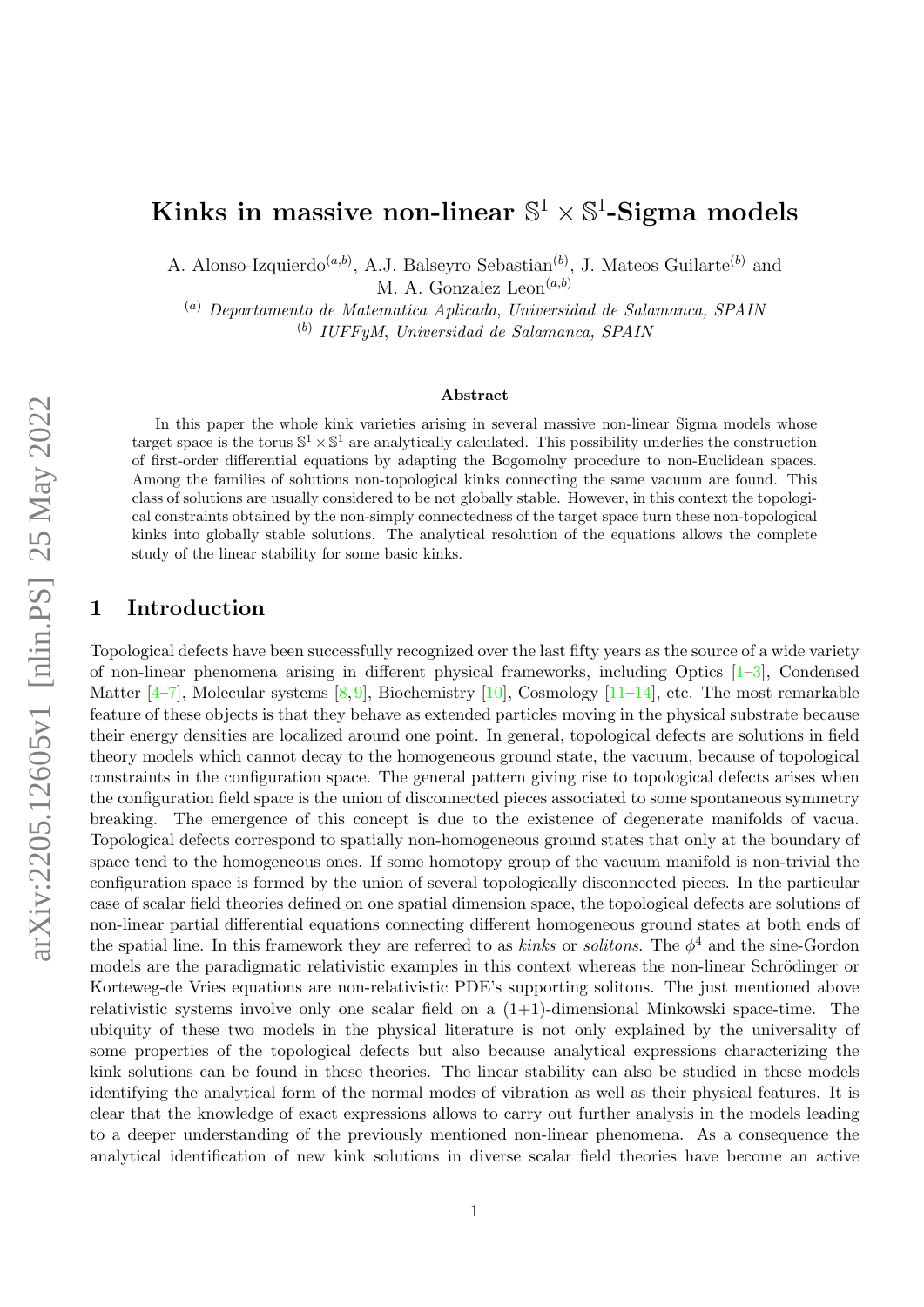research topic for decades. For example, the so called deformation method developed by Bazeia et al. is a technique that allows to construct exact kink solutions for new models derived from other already known cases, see references  $[15-22]$  $[15-22]$ . An important qualitative step in this issue corresponds to the move from one-component scalar field models to two-component scalar field models, passing from the integration of a single partial differential equation to the integration of a system of two partial differential equations [\[23\]](#page-20-1). In this context, it is worthwhile mentioning that two-parametric families of kinks have been identified for distinct models leading to a very rich structure of topological defects, see [\[24–](#page-20-2)[32\]](#page-20-3). In these references, either Hamilton-Jacobi separability of the field equations characterizing static solutions or the Bogomolny arrangement of the field theory energy functional or new adapted deformation methods are usually employed to obtain the exact solutions. These techniques have also been used to obtain kink families in scalar field theories of three or more components [\[33,](#page-20-4) [34\]](#page-20-5).

In the previously mentioned models, the N-component scalar field is a map from the Minkowski spacetime  $\mathbb{R}^{1,1}$  to  $\mathbb{R}^N$ . However, some physical applications require the use of non-linear Sigma field theory models with different target spaces. This is, for example, the scenario found in spintronics, where the fields in the effective theory describe the continuous limit of spin chains in magnetic materials. In this framework the target manifold is the sphere  $\mathbb{S}^2$ , that is, a three-component scalar field must comply with the constraint  $\phi^1 \phi^1 + \phi^2 \phi^2 + \phi^3 \phi^3 = R^2$ , such that  $\phi \equiv (\phi^1, \phi^2, \phi^3) : \mathbb{R}^{1,1} \to S^2$ . For example, Haldane constructed a  $O(3)$  non-linear sigma field theory model to describe the low-energy dynamics of largespin one-dimensional Heisenberg antiferromagnets, see [\[35\]](#page-20-6). Distinct features of these materials, such as exchange, anisotropy or dipole-dipole interactions can lead to the existence of several non-collinear ground state configurations in these substances. This behavior can give place to the emergence of topological defects. Indeed, Haldane semiclassically quantizes the kink type solution of the model. Despite the fact that the analytical identification of topological defects in this class of non-linear  $S^2$ -Sigma models is a more challenging problem than its linear partners some advances have been achieved in this direction. For example, in [\[36,](#page-20-7)[38\]](#page-20-8) exact expressions of the spin solitary waves in a similar model than that addressed by Haldane are identified. Other relevant work in this spirit is the identification of chiral magnetic soliton lattices present on a chiral helimagnet  $Cr_{\frac{1}{3}}NbS_2$  [\[39\]](#page-21-0). Magnetic topological defects with applications to logical operations and/or information storage have been also investigated in [\[40\]](#page-21-1). On the other hand, the existence of these topological solutions in supersymmetric massive non-linear sigma models have also been profusely studied, see [\[41–](#page-21-2)[44\]](#page-21-3).

Another new interesting qualitative step in this research line is the introduction in the non-linear Sigma models of non-simply connected target spaces. This is the scenario which will be addressed in this paper. Thus, the main concern in this paper is to replace the target space of the non-linear sigma models described in [\[35\]](#page-20-6), [\[36\]](#page-20-7), [\[37\]](#page-20-9) and [\[38\]](#page-20-8) which is a Riemann surface of genus zero by another Riemann surface but in the present case of genus one. In precise detail, we shall search for analytical expressions of kinks solutions in  $\mathbb{S}^1 \times \mathbb{S}^1$ -Sigma models, where the target space corresponds to a two-dimensional torus. This study has an intrinsic mathematical interest with physical repercussions. For example, non-topological kinks (which are characterized by the fact that they asymptotically begin and end at the same vacuum points) are usually considered unstable because the elastic forces derived from the spatial derivatives in the action functional make the kink orbit be continuously shrunk to the vacuum point. In other words, the non-topological kink decays to the vacuum. However, this premise can be eluded if the target space is nonsimply connected. Indeed, this is the case found in this paper for some non-topological kinks on the torus, where the linear stability analysis is also implemented to corroborate the previous claim. On the other hand, toroidal surfaces play an essential role in different physical applications. For instance, in recent years the presence of disclinations in toroidal nematics have been extensively investigated, see [\[45–](#page-21-4)[48\]](#page-21-5). For liquid crystals in the nematic phase a disclination is a line defect solution characterized by the fact that the rotational symmetry is spontaneously broken making the nearby rod-shape organic molecules self-align in a parallel way. The effective field theories describe the behavior of the continuum limit of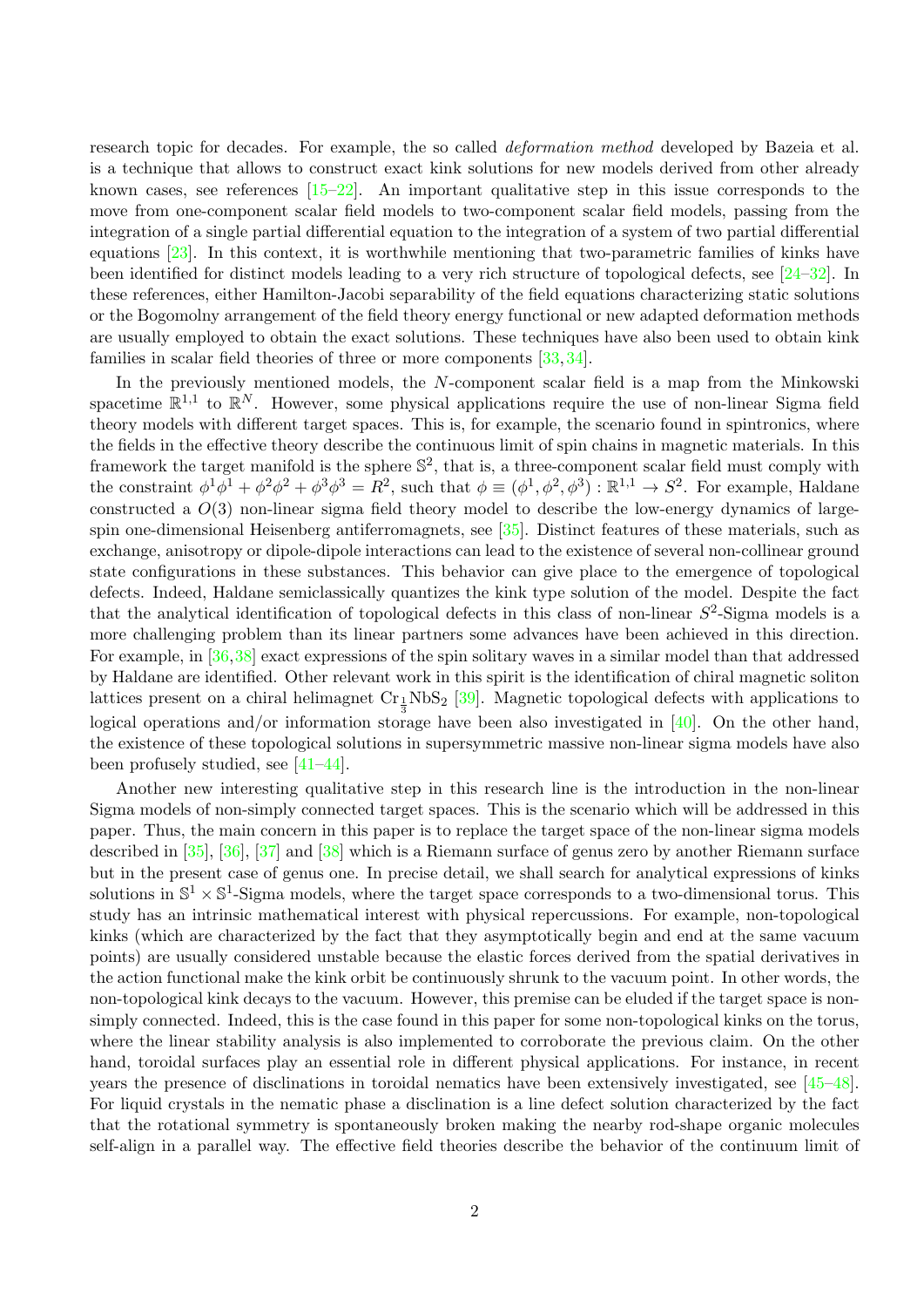the nematic director field. In this scenario the target space is the tangent bundle of the torus. Solutions in these models are numerically identified. Another different framework is given by membrane solitonic solutions arising in M-theory. In particular, in  $[49-51]$  $[49-51]$  spinning membranes toroidally compactified on  $M_9 \times \mathbb{T}^2$  are discussed. In this case, the torus is trivially embedded in the target space. The present paper is intended to bring further analytical insight in this context. As previously mentioned the purpose of this work is the search of kink solutions in non-linear  $(\mathbb{S}^1 \times \mathbb{S}^1)$ -Sigma models and study their linear stability.

The organization of this paper is as follows: in Section [2](#page-2-0) the general theoretical background of nonlinear Sigma models on the torus is introduced. Simple toroidal angular coordinates are used to describe the dynamics in this Section. A Bogomolny decomposition of the energy functional based on these new variables is considered, which leads to first order differential equations satisfied by the static kink solutions in this framework. In Section [3](#page-5-0) a particular family of non-linear  $(\mathbb{S}^1 \times \mathbb{S}^1)$ -Sigma models is proposed. In particular the number of vacuum points depends on the values of an integer parameter  $n_1$ and an integer or half-integer parameter  $n_2$ . The range of these parameters is chosen to guarantee the periodicity of the potential term on the torus. Particular models involving eight, four and two vacua are thoroughly studied in this section obtaining analytical expressions for the kinks. In general, some of the topological sectors are filled with dense families of kinks while others include only some isolated singular kinks. Sum rules between energies of these kinks are identified and analytically explained. When possible the linear stability is also examined. It is worthwhile mentioning that in the last model globally stable non-topological kinks can be found. Maybe, in this context despite the fact that these solutions asymptotically connect the same vacuum, the adjective non-topological can be misleading because the simply-connectedness of the torus is the topological property which prevents the non-topological kinks from decaying into a vacuum point in this class of theories. However, in this paper we shall continue using the non-topological term to denote any solution with a closed orbit. Some conclusions are drawn in Section [4.](#page-17-0) Finally, some of the magnitudes used in this paper concerning the differential geometry on the torus are explicitly written in Appendix.

## <span id="page-2-0"></span>2 Non-linear  $(\mathbb{S}^1 \times \mathbb{S}^1)$ -Sigma models in  $(1+1)$ -dimensions

We shall deal with  $(1 + 1)$ -dimensional nonlinear Sigma models whose target manifold is given by the torus  $\mathbb{S}^1 \times \mathbb{S}^1$  embedded in the Euclidean space  $\mathbb{R}^3$ . The Minkowski metric  $\eta_{\mu\nu}$  has been chosen as  $\eta_{00} = -\eta_{11} = 1$  and  $\eta_{12} = \eta_{21} = 0$ . The real scalar fields  $\phi^i : \mathbb{R}^{1,1} \to \mathbb{R}$ ,  $i = 1,2,3$ , involved in this theory must comply with the constraint

<span id="page-2-1"></span>
$$
f(\phi^1, \phi^2, \phi^3) \equiv \left( R - \sqrt{\phi^1 \phi^1 + \phi^3 \phi^3} \right)^2 + \phi^2 \phi^2 - r^2 = 0, \tag{1}
$$

where r is the radius of the torus tube (minor radius) and R is the distance from the center of the tube to the center of the torus (major radius). The condition

$$
R > r > 0
$$

is imposed to avoid self-intersections in the target space. We thus deal with the set of maps from the Minkowski space-time to a genus 1 Riemann surface target space:

$$
\vec{\Phi}: \mathbb{R}^{1,1} \quad \longrightarrow \quad \mathbb{T}^2 \equiv \mathbb{S}_R^1 \times \mathbb{S}_r^1 \tag{2}
$$

because the embedded surface in  $\mathbb{R}^3$  determined by the algebraic equation [\(1\)](#page-2-1) is the direct product of a circle of radius R times another circle of radius  $r$ . The dynamics in this type of models is governed by the action functional

<span id="page-2-2"></span>
$$
S\left[\phi\right] = \int_{\mathbb{R}^{1,1}} \left[ \frac{1}{2} \sum_{i=1}^{3} \left( \frac{\partial \phi^i}{\partial t} \right)^2 - \frac{1}{2} \sum_{i=1}^{3} \left( \frac{\partial \phi^i}{\partial x} \right)^2 - V(\phi) - \lambda f(\phi) \right] dx dt,
$$
\n(3)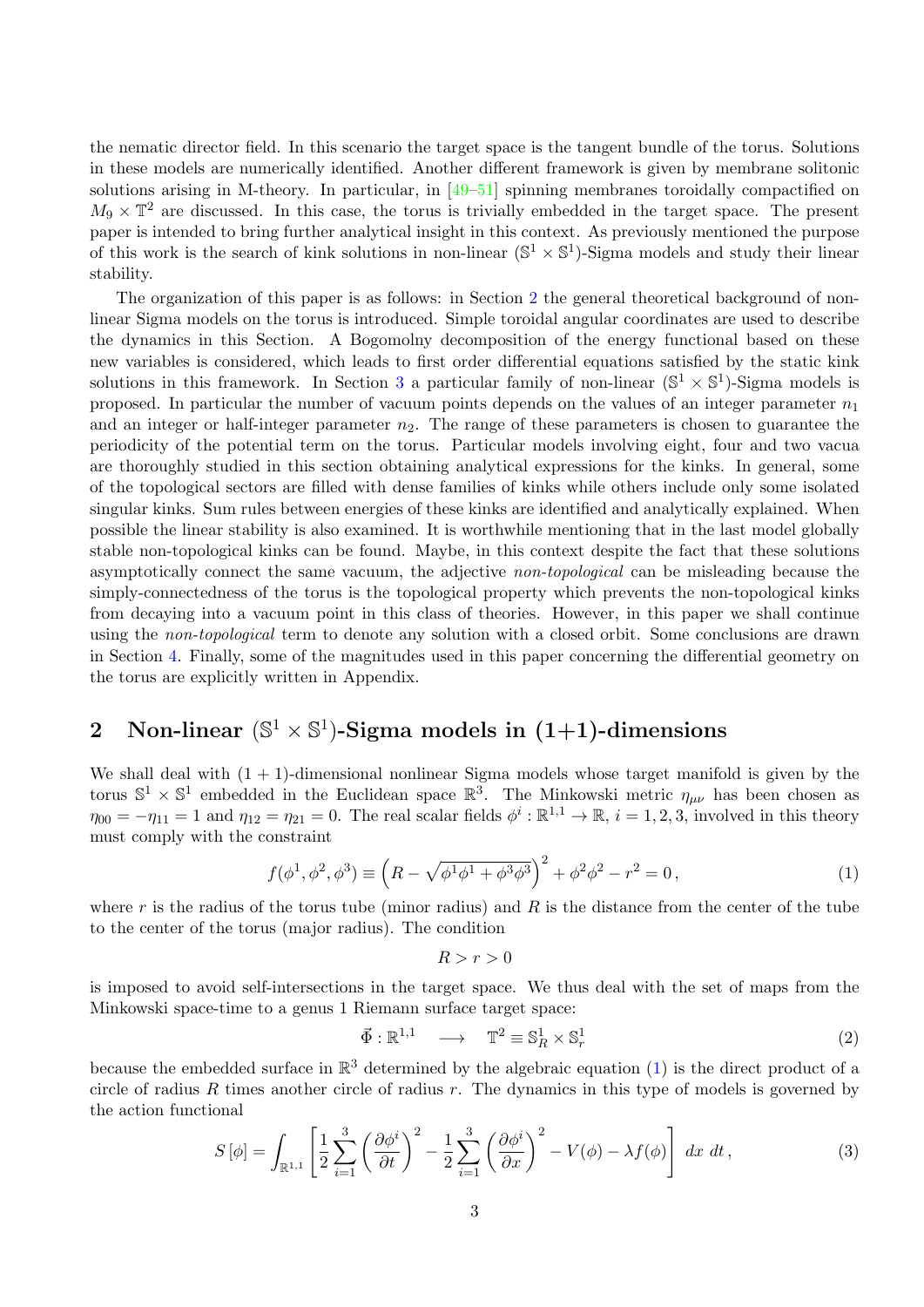where  $V : \mathbb{R}^3 \to \mathbb{R}$  is a non-negative *potential function* determining every particular model and  $\lambda$  is the Lagrange multiplier associated with the constraint [\(1\)](#page-2-1). Note that we use  $\phi = (\phi^1, \phi^2, \phi^3)$  in [\(3\)](#page-2-2) in order to alleviate the notation. The pure non-linear  $\mathbb{S}^1 \times \mathbb{S}^1$ -Sigma model corresponds to the choice:  $V(\phi) = 0$ .

The torus parametrization

<span id="page-3-0"></span>
$$
\begin{array}{rcl}\n\phi^1(\theta,\varphi) & = & (R+r\sin\theta)\cos\varphi, \\
\phi^2(\theta,\varphi) & = & r\cos\theta, \\
\phi^3(\theta,\varphi) & = & (R+r\sin\theta)\sin\varphi\n\end{array} \tag{4}
$$

on angular variables  $\theta \in [0, 2\pi)$  and  $\varphi \in [0, 2\pi)$ , or equivalently:

$$
\theta(\phi) = \arctan \frac{\sqrt{(\phi^1)^2 + (\phi^3)^2} - R}{\phi^2}, \qquad \varphi(\phi) = \arctan \frac{\phi^3}{\phi^1}, \qquad (5)
$$

allows us to comply with the constraint [\(1\)](#page-2-1) in an implicit way. The use of the angular variables [\(4\)](#page-3-0) in [\(3\)](#page-2-2) leads to the action functional

<span id="page-3-1"></span>
$$
S[\theta,\varphi] = \int_{\mathbb{R}^{1,1}} \left[ \frac{1}{2} r^2 \eta^{\mu\nu} \frac{\partial \theta}{\partial x^{\nu}} \frac{\partial \theta}{\partial x^{\mu}} + \frac{1}{2} (R + r \sin \theta)^2 \eta^{\mu\nu} \frac{\partial \varphi}{\partial x^{\nu}} \frac{\partial \varphi}{\partial x^{\mu}} - V(\theta,\varphi) \right] dx dt,
$$
(6)

where Einstein summation convention is employed for the space-time indices and the diagonal components of the metric tensor induced on the target space

$$
g = \text{diag}\{r^2, (R + r\sin\theta)^2\}
$$

are involved, see Appendix. Notice that now  $V(\theta, \varphi)$  denotes the restriction of the potential function to the torus. The Euler-Lagrange equations derived from [\(6\)](#page-3-1) lead us to the non-linear PDEs

<span id="page-3-2"></span>
$$
\eta^{\mu\nu}\frac{\partial^2 u^i}{\partial x^\mu \partial x^\nu} + \eta^{\mu\nu}\Gamma^i_{jk}\frac{\partial u^j}{\partial x^\mu}\frac{\partial u^k}{\partial x^\nu} + g^{ij}\frac{\partial V}{\partial u^j} = 0\,, \quad u^1 = \theta\,,\,u^2 = \varphi\,,\ \ i, j = 1, 2\,,\tag{7}
$$

where Einstein summation convention is used for both latin and greek indices and the Christoffel symbols are detailed in the Appendix. The spacetime translation symmetry in the action functional [\(6\)](#page-3-1) implies the conservation of the total energy

$$
E[\theta,\varphi] = \int_{-\infty}^{\infty} \left\{ \frac{1}{2} r^2 \left[ \left( \frac{\partial \theta}{\partial t} \right)^2 + \left( \frac{\partial \theta}{\partial x} \right)^2 \right] + \frac{1}{2} (R + r \sin \theta)^2 \left[ \left( \frac{\partial \varphi}{\partial t} \right)^2 + \left( \frac{\partial \varphi}{\partial x} \right)^2 \right] + V[\theta,\varphi] \right\} dx
$$

for any solution  $\Sigma(t, x) \equiv (\theta(t, x), \varphi(t, x))$  of the equations [\(7\)](#page-3-2). The configuration space C in this framework is defined as

$$
\mathcal{C} = \{ \Sigma(t, x) \in \mathbb{S}^1 \times \mathbb{S}^1 \mid E[\Sigma(t, x)] < +\infty \}.
$$

As a consequence, the elements of  $\mathcal C$  must comply with the asymptotic conditions

$$
\lim_{x \to \pm \infty} \frac{\partial \Sigma(x, t)}{\partial t} = \lim_{x \to \pm \infty} \frac{\partial \Sigma(x, t)}{\partial x} = 0, \qquad \lim_{x \to \pm \infty} \Sigma(x, t) \in \mathcal{M},
$$

where M is the set of zeroes of the potential term  $V(\theta, \varphi)$ , also refered to as the vacua of the model:

$$
\mathcal{M} = \{v_j = (\theta_j, \varphi_j) \in \mathbb{S}^1 \times \mathbb{S}^1 \mid V(\theta_j, \varphi_j) = 0, \ j = 1, 2, \ldots \}.
$$

In this paper we are interested in searching for traveling solutions which can be derived from the static field equations

<span id="page-3-3"></span>
$$
\frac{d^2\theta}{dx^2} - \frac{1}{r}\cos\theta(R+r\sin\theta)\frac{d\varphi}{dx}\frac{d\varphi}{dx} - \frac{1}{r^2}\frac{\partial V}{\partial\theta} = 0,
$$
\n(8)

$$
\frac{d^2\varphi}{dx^2} + \frac{2r\cos\theta}{R + r\sin\theta}\frac{d\theta}{dx}\frac{d\varphi}{dx} - \frac{1}{(R + r\sin\theta)^2}\frac{\partial V}{\partial\varphi} = 0,
$$
\n(9)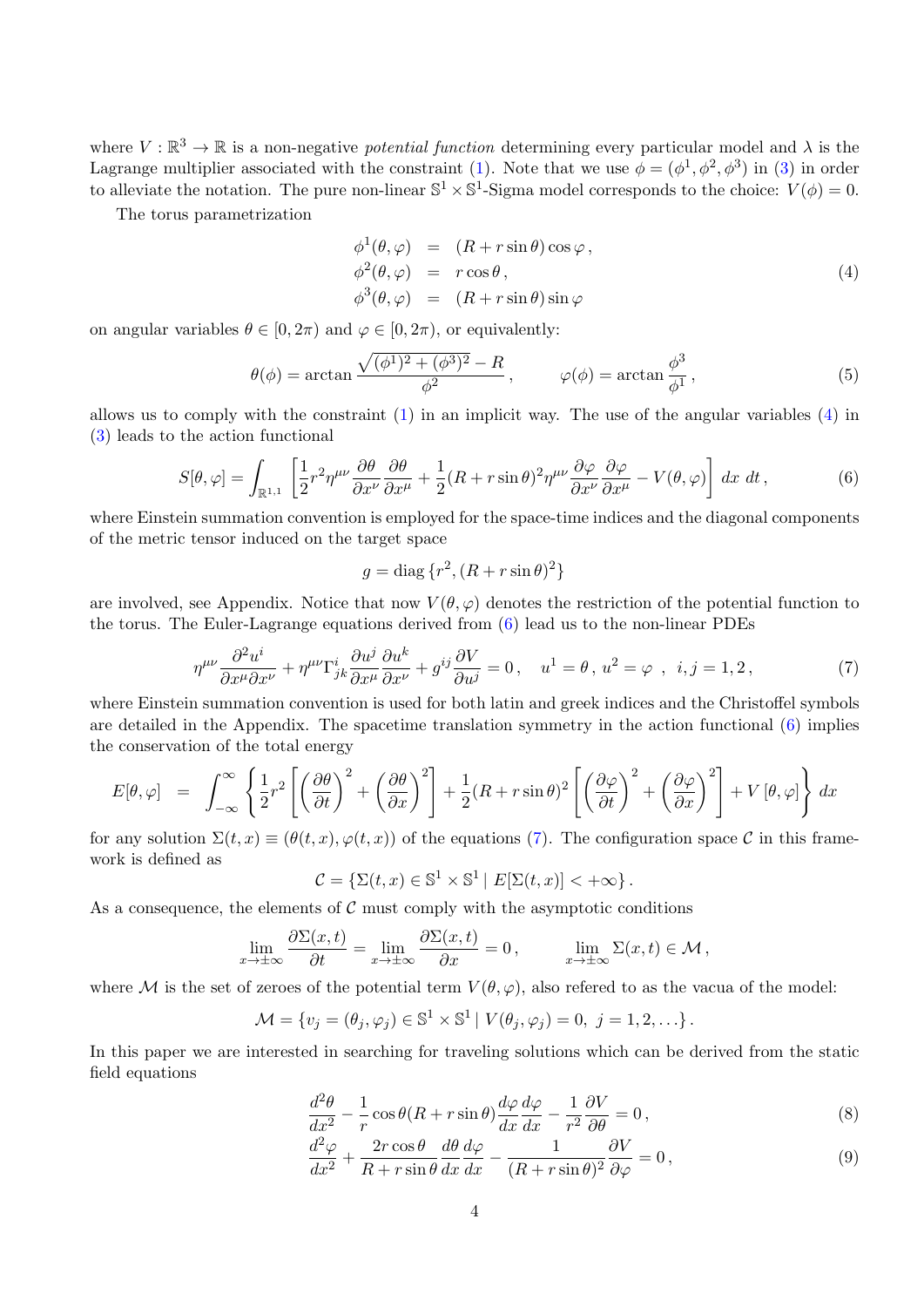by applying a Lorentz boost. In particular, the set  $\mathcal M$  of vacuum points verify these requirements. They are the zero energy static homogeneous solutions of [\(7\)](#page-3-2). Our interest, however, focuses on static kink solutions, time-independent finite energy solutions of [\(7\)](#page-3-2) whose energy densities are localized and can be interpreted as extended particles in a physical substrate. In this framework, the potential term  $V(\theta, \varphi)$ must be chosen as non-negative. Furthermore, in order to use the Bogomoln'nyi procedure in this context we shall restrict our study to models whose potential term  $V$  can be written in the form

<span id="page-4-1"></span>
$$
V(u^1, u^2) = \frac{1}{2}g^{ij}\frac{\partial W}{\partial u^i}\frac{\partial W}{\partial u^j}, \qquad u^1 = \theta, u^2 = \varphi, \quad i, j = 1, 2,
$$
\n
$$
(10)
$$

where  $W : \mathbb{S}^1 \times \mathbb{S}^1 \to \mathbb{R}$  is a differentiable function called superpotential. By applying the Bogomoln'nyi arrangement the energy functional reads

$$
E[\theta,\varphi] = \frac{1}{2} \int dx \left( g_{ij} \left[ \frac{du^i}{dx} + (-1)^a g^{mi} \frac{\partial W}{\partial u^m} \right] \left[ \frac{du^j}{dx} + (-1)^a g^{nj} \frac{\partial W}{\partial u^n} \right] \right) + T,
$$

where  $a = 0, 1$  and T is defined as

<span id="page-4-0"></span>
$$
T = \left| \int dx \, \frac{du^i}{dx} \frac{\partial W}{\partial u^i} \right| = \left| \int dx \, \left[ \frac{d\theta}{dx} \frac{\partial W}{\partial \theta} + \frac{d\varphi}{dx} \frac{\partial W}{\partial \varphi} \right] \right| \,. \tag{11}
$$

BPS kinks satisfy the system of first order differential equations

<span id="page-4-2"></span>
$$
\frac{du^{i}}{dx} = (-1)^{a} g^{ij} \frac{\partial W}{\partial u^{j}}, \qquad u^{1} = \theta, u^{2} = \varphi, \ i, j = 1, 2,
$$
\n(12)

minimizing the energy functional  $E[\theta, \varphi]$  in the configuration space C. Note that the global factor  $(-1)^a$ could be absorbed in the spatial variable  $x$ , which means that kinks and antikinks are obtained for different values of a. If the superpotential  $W(\theta, \varphi)$  and the BPS kinks are smooth functions then the magnitude  $T$  defined in  $(11)$  becomes a topological charge

$$
T = \left| \lim_{x \to \infty} W[\theta(x), \varphi(x)] - \lim_{x \to -\infty} W[\theta(x), \varphi(x)] \right|,
$$
\n(13)

which depends only on the vacua which are asymptotically connected by the BPS kinks. Moreover,  $T$  is the total energy of these topological defects. Naturally, it can be checked that these BPS kinks are also solutions of the field equations  $(8)-(9)$  $(8)-(9)$ .

Lastly, the stability of these kinks must be analyzed. The study of the linear stability of a solution  $\Sigma(x) = (\theta(x), \varphi(x))$ , i.e. the analysis of small fluctuations around a kink, leads to the spectral problem associated to the operator:

$$
\Delta_{\Sigma} \eta = -(\nabla_{\Sigma'} \nabla_{\Sigma'} \eta + R(\Sigma', \eta) \Sigma' + \nabla_{\eta} \text{grad} V)
$$

where the covariant derivative of  $\eta(x)$  and the action of the curvature tensor on  $\eta(x)$  are:

$$
\nabla_{\Sigma'} \eta = \left( \eta'^i(x) + \Gamma^i_{jk} \eta^j u'^k \right) \frac{\partial}{\partial u^i} ; \qquad R(\Sigma', \eta) \Sigma' = u'^i \eta^j(x) u'^k R^l_{ijk} \frac{\partial}{\partial u^l}.
$$

 $u^1 = u^1(x) = \theta(x), u^2 = u^2(x) = \varphi(x)$ , and  $\eta(x)$  is a vector-field along the kink solution  $\Sigma(x)$  in the torus. The Hessian of the potential function, evaluated at  $\Sigma(x)$ , reads:

$$
\nabla_{\eta} \text{grad} V = \eta^i \left( \frac{\partial^2 V}{\partial u^i \partial u^j} - \Gamma^k_{ij} \frac{\partial V}{\partial u^k} \right) g^{jl} \frac{\partial}{\partial u^l}
$$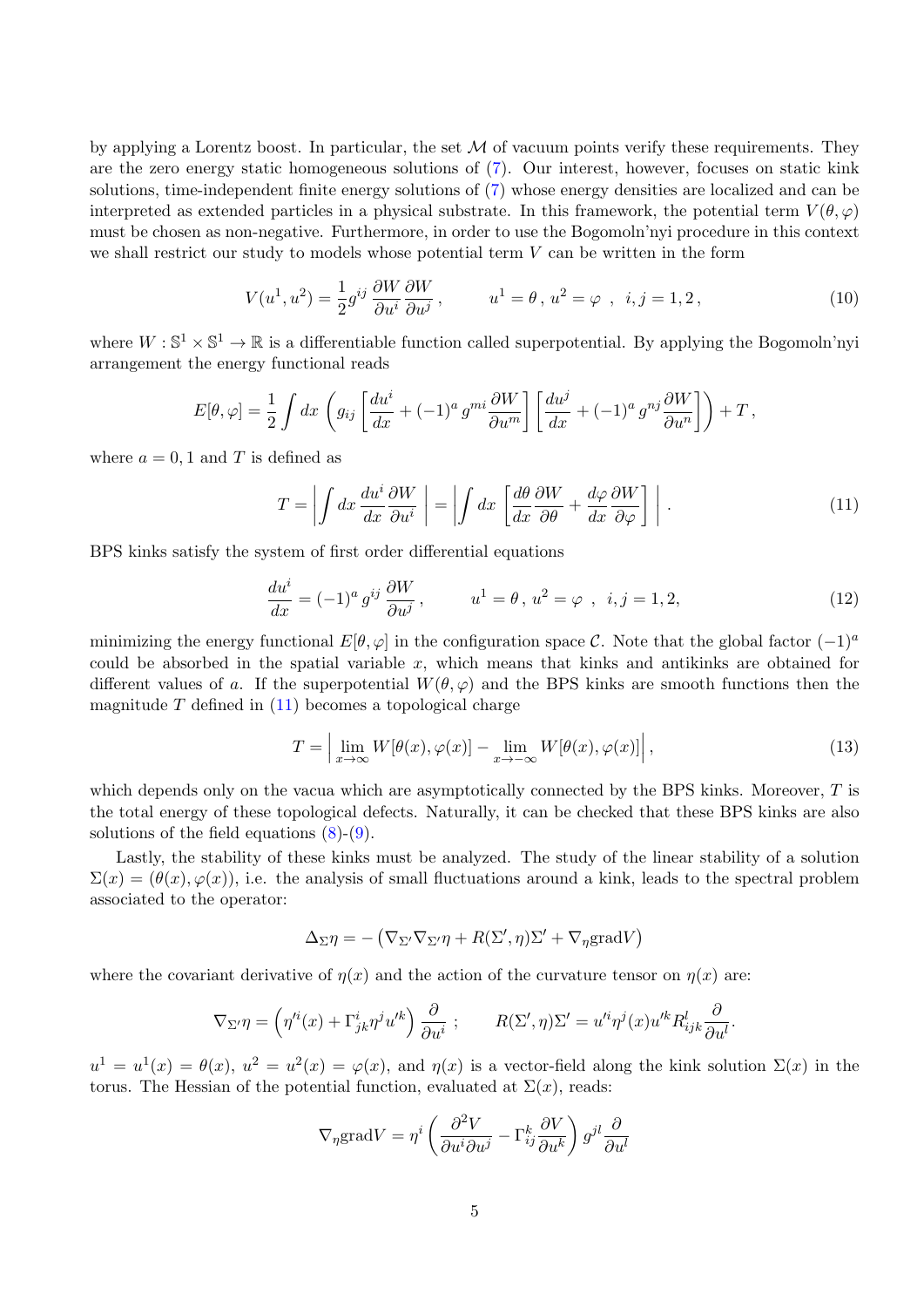Particularizing the previous expressions to the case of the torus, see Appendix, the spectral equation for the second-order small fluctuation operator is written in matrix form as:

<span id="page-5-1"></span>
$$
\mathcal{H}[\Sigma(x)]\,\Psi_n(x) = \omega_n^2 \Psi_n(x)\,,\tag{14}
$$

where  $\mathcal{H}[\Sigma(x)]$  is a  $(2 \times 2)$ -matrix operator, whose components are expressed as

$$
\mathcal{H}_{11} = -\frac{d^2}{dx^2} + \left[\cos^2 \theta - \frac{\sin \theta (R + r \sin \theta)}{r}\right] \left(\frac{d\varphi}{dx}\right)^2 + \frac{1}{r^2} \frac{\partial^2 V}{\partial \theta^2},
$$
\n
$$
\mathcal{H}_{12} = \frac{2 \cos \theta (R + r \sin \theta)}{r} \frac{d\varphi}{dx} \frac{d}{dx} + \frac{1}{r^2} \frac{\partial^2 V}{\partial \theta \partial \varphi},
$$
\n
$$
\mathcal{H}_{21} = -\frac{2r \cos \theta}{R + r \sin \theta} \frac{d\varphi}{dx} \frac{d}{dx} + \frac{2r(r + R \sin \theta)}{(R + r \sin \theta)^2} \frac{d\varphi}{dx} \frac{d\theta}{dx} + \frac{1}{(R + r \sin \theta)^2} \frac{\partial^2 V}{\partial \theta \partial \varphi} - \frac{2r \cos \theta}{(R + r \sin \theta)^3} \frac{\partial V}{\partial \varphi},
$$
\n
$$
\mathcal{H}_{22} = -\frac{d^2}{dx^2} - \frac{2r \cos \theta}{R + r \sin \theta} \frac{d\theta}{dx} \frac{d}{dx} + \frac{1}{(R + r \sin \theta)^2} \frac{\partial^2 V}{\partial \varphi^2}
$$

and  $\Psi_n(x) = (\psi_n^1(x), \psi_n^2(x))^t$  stands for the two-component eigenfunctions. The lack of negative eigen-values in the spectral problem [\(14\)](#page-5-1) implies that the solution  $\Sigma(x) = (\theta(x), \varphi(x))$  is stable.

## <span id="page-5-0"></span>3 Kink families in non-linear  $(\mathbb{S}^1 \times \mathbb{S}^1)$ -Sigma models with different number of vacua

We are interested in investigating the kink variety in non-linear  $(\mathbb{S}^1 \times \mathbb{S}^1)$ -Sigma models which involve a different number of vacua. In particular, we shall thoroughly explore in the next sections three different models whose potential terms  $V(\theta, \varphi)$  have, respectively, eight, four and two vacuum points. In general, stability of non-topological kinks cannot be guaranteed by topological arguments because this type of solutions asymptotically begins and ends at the same vacuum. The local behavior of the potential can make these solutions stable against small fluctuations (linear stability). An example of this possibility can be found in reference [\[52\]](#page-21-8), where a deformation of the MSTB model comprises a linearly stable non-topological kink. The target space in this model was  $\mathbb{R}^2$ . However, these solutions may decay to the vacuum if a large enough fluctuation is applied in contrast to the topological partners, whose stability is protected by topological constraints. This type of conditions could be recovered for non-topological solutions when the potential term involves a singularity surrounded by the kink, see [\[53\]](#page-21-9), or when the target space is itself non-simply connected. The latter will be the present case, where the target space is the torus  $\mathbb{S}^1 \times \mathbb{S}^1$  and non-null homotopic non-topological kinks are found. Therefore, with the purpose of exploring the kink variety in non-linear  $(\mathbb{S}^1 \times \mathbb{S})$ -Sigma models the following set of superpotentials is proposed

<span id="page-5-2"></span>
$$
W_{n_1,n_2}(\theta,\varphi) = m(R + r\sin n_1\theta)\sin(n_2\varphi),\qquad(15)
$$

where  $m \in \mathbb{R}$ ,  $n_1 \in \mathbb{Z}$  and  $n_2$  is an integer or a half-integer. These conditions on  $n_i$  are chosen to guarantee the physical meaning of the potentials [\(10\)](#page-4-1)

<span id="page-5-3"></span>
$$
V_{n_1,n_2}(\theta,\varphi) = \frac{m^2}{2} \left[ n_1^2 \cos^2(n_1\theta) \sin^2(n_2\varphi) + \frac{n_2^2 \cos^2(n_2\varphi)(R+r\sin(n_1\theta))^2}{(R+r\sin(\theta))^2} \right]
$$
(16)

associated to the superpotencials [\(15\)](#page-5-2) defined on the torus. From [\(10\)](#page-4-1) it is clear that the set of vacua  $\mathcal M$  (zeroes of V) must comply with the conditions

$$
\frac{\partial W_{n_1,n_2}}{\partial \theta} = mn_1 r \cos(n_1 \theta) \sin(n_2 \varphi) = 0, \qquad \frac{\partial W_{n_1,n_2}}{\partial \varphi} = mn_2 \cos(n_2 \varphi) [R + r \sin(n_1 \theta)] = 0,
$$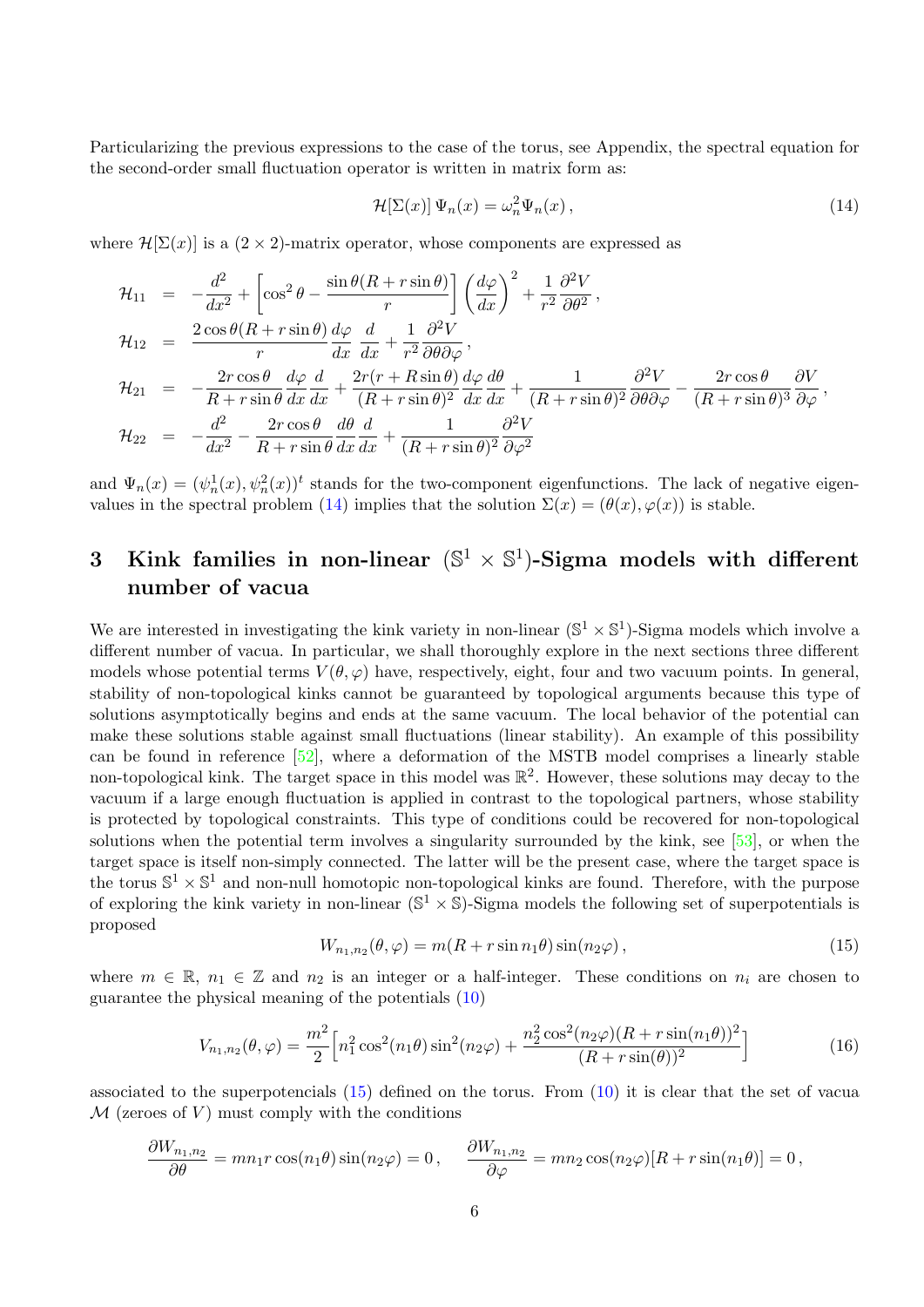which lead to a total of  $|4n_1n_2|$  vacuum points distributed on the torus

$$
\mathcal{M}_{n_1,n_2} = \left\{ \Sigma_{k_1,k_2} = (\theta_{k_2}, \varphi_{k_1}) = \left( \frac{\pi}{2n_1} + \frac{k_1 \pi}{n_1}, \frac{\pi}{2n_2} + \frac{k_2 \pi}{n_2} \right) \mid k_i \in \mathbb{Z} \right\}.
$$

Indeed, the number of vacuum points and kinks traveling between them in this set of superpotentials will depend on  $n_1$  and  $n_2$ . On the other hand, the BPS kinks must comply with the first order differential equations [\(12\)](#page-4-2), which in our case read

<span id="page-6-0"></span>
$$
\frac{d\theta}{dx} = (-1)^a \frac{m n_1}{r} \cos(n_1 \theta) \sin(n_2 \varphi), \quad \frac{d\varphi}{dx} = (-1)^a m n_2 \frac{\cos(n_2 \varphi)(R + r \sin(n_1 \theta))}{(R + r \sin \theta)^2}.
$$
(17)

From [\(17\)](#page-6-0) the kink orbit flow in the phase plane is determined by the equation

<span id="page-6-1"></span>
$$
\frac{d\theta}{d\varphi} = \frac{n_1 \cos(n_1 \theta)(R + r \sin \theta)^2 \tan(n_2 \varphi)}{n_2 r (R + r \sin(n_1 \theta))}.
$$
\n(18)

Despite the fact that [\(18\)](#page-6-1) is a separable first order differential equation, the analytical identification of the whole kink orbit variety is not possible for general values of  $n_1$  and  $n_2$ . This calculation is feasible for singular kinks for which one of its angular coordinates remains constant. As a consequence two different classes of singular kinks can be distinguished:

1. Φ-kinks: Loops traced on the torus with the  $\theta$ -variable fixed as  $\theta = \frac{\pi}{2n}$  $\frac{\pi}{2n_1} + \frac{k_1}{n_1}$  $\frac{k_1}{n_1}$  cross each through one or more vacuum points. Each of these curves between vacua will correspond to a Φ-kink. If we substitute the previously fixed value of  $\theta$  into the first order equations [\(17\)](#page-6-0) we obtain the expression for  $\Phi_K^{(k_1,k_2)}(x) = (\theta_K(x), \varphi_K(x))$ 

<span id="page-6-2"></span>
$$
\Phi_K^{(k_1,k_2)}(x) = \left(\frac{2k_1+1}{2n_1}\pi \ , \ \frac{k_2+1}{n_2}\pi + \frac{1}{n_2}\text{Gd}\left[(-1)^{a+k_2+1}n_2^2 A_{k_1}\bar{x}\right]\right) \,,\tag{19}
$$

where  $\bar{x} = x - x_0$ , Gd  $[y] = -\frac{\pi}{2} + 2 \arctan e^y$  denotes the Gudermannian function and

$$
A_{k_1} = \frac{m\left(R + (-1)^{k_1}r\right)}{(R + r\sin\frac{2k_1+1}{2n_1}\pi)^2}.
$$

The integration constant  $x_0$  can be understood as the kink center. In this case, kinks trace pieces of loops around the torus center, travelling between vacua located at  $\varphi_K = \frac{2k_2+1}{2n_2}$  $\frac{k_2+1}{2n_2}$  and  $\varphi_K = \frac{2k_2+3}{2n_2}$  $\frac{k_2+3}{2n_2}$ . The total energy of the kinks [\(19\)](#page-6-2) is given by the relation

<span id="page-6-3"></span>
$$
E[\Phi_K^{(k_1,k_2)}] = 2m \left[ R + (-1)^{k_1} r \right]. \tag{20}
$$

The formula  $(20)$  suggests that there are two different groups of  $\Phi$ -kinks determined by the value of the magnitude  $k_1 \mod 2$  in the formula [\(19\)](#page-6-2), that is, depending on whether  $k_1$  is even or odd. To distinguish these two kink subtypes we shall employ the notation  $\Phi_K^{[0]}(x)$  and  $\Phi_K^{[1]}(x)$  based on the modular arithmetic  $[k_1] = k_1 \mod 2$ . Note that the  $\Phi_K^{[0]}(x)$ -kinks are more energetic than the  $\Phi_K^{[1]}(x)$ -kinks, that is,

$$
E[\Phi_K^{[0]}] \ > \ E[\Phi_K^{[1]}].
$$

2. Θ-kinks: Vacuum points can also be connected by pieces of loops defined by the condition  $\varphi =$ π  $\frac{\pi}{2n_2}+\frac{k_2}{n_2}$  $\frac{k_2}{n_2}\pi$ . In this case the second equation in [\(17\)](#page-6-0) holds trivially and the first one provides us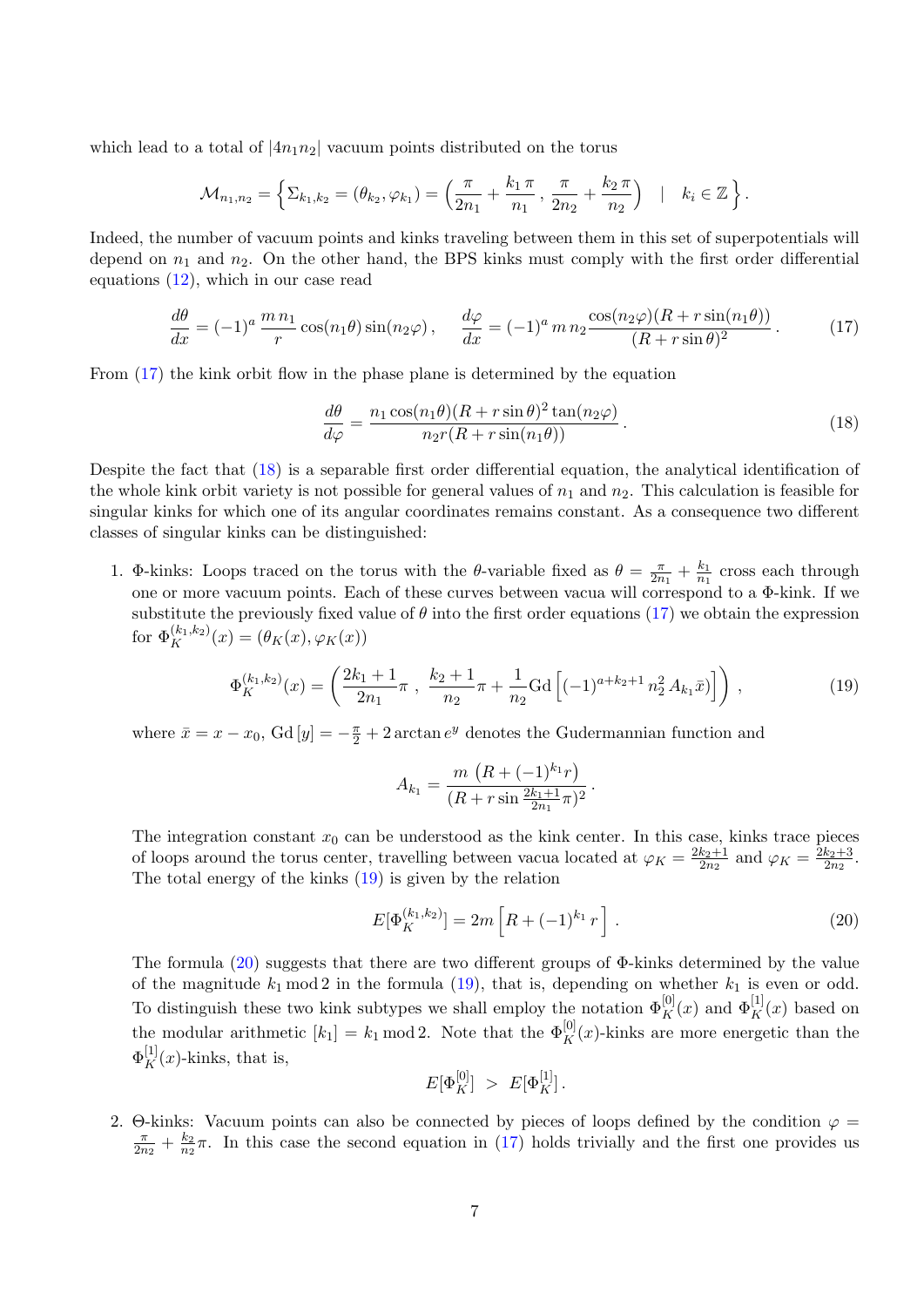with kink profiles  $\Theta_K^{(k_1,k_2)}(x) = (\theta_K(x), \varphi_K(x))$  that travel between vacua located at  $\theta_K = \frac{2k_1+1}{2n_1}$  $\overline{2n_1}$ and  $\theta_K = \frac{2k_1+3}{2n_1}$  $_{2n_1}$ 

<span id="page-7-2"></span>
$$
\Theta_K^{(k_1,k_2)}(x) = \left(\frac{k_1+1}{n_1}\pi + \frac{1}{n_1}\text{Gd}\left[\frac{(-1)^{a+k_1+k_2+1}mn_1^2}{r}\bar{x}\right], \frac{2k_2+1}{2n_2}\pi\right),\tag{21}
$$

whose total energy is  $k_i$ –independent

$$
E[\Theta_K] = 2mr.
$$

It can be checked that the energies of the previous singular kinks comply with the following sum rule

<span id="page-7-1"></span>
$$
E[\Phi_K^{[0]}] = E[\Phi_K^{[1]}] + 2E[\Theta_K]. \tag{22}
$$

While  $\Phi_K^{[0]}$  is always the most energetic singular kink, the second most energetic one will be  $\Phi_K^{[1]}$  or  $\Theta_K$  depending on the radii of the torus R and r. In particular,  $E[\Phi_K^{[1]}] \geq E[\Theta_K]$  when  $R \geq 2r$  and  $E[\Phi_K^{[1]}] < E[\Theta_K]$  when  $R < 2r$ . As previously mentioned, in order to describe more thoroughly the structure of the kink varieties in different non-linear  $(\mathbb{S}^1 \times \mathbb{S}^1)$ -Sigma models with a distinct disposition of vacua on the torus, the following cases of the potential  $(16)$  shall be studied in detail:

- Case 1: Values  $n_1 = 1$  and  $n_2 = 2$  are chosen to construct a potential with eight vacuum points. Sixty four disjoint topological sectors arise in the configuration space, but only twenty four will contain kinks. Sixteen singular kinks and antikinks are found traveling between vacuum points and eight families of kinks will appear between them. All of them will be topological and linearly stable.
- Case 2: Seeking to reduce the number the vacuum points of the model, the values  $n_1 = n_2 = 1$ are taken into the potential [\(16\)](#page-5-3). Four vacua and sixteen topological sectors appear, eight of which are empty. Only eight singular topological kinks and antikinks emerge and only four families of topological kinks are found. Once again, all kinks are linearly stable.
- Case 3: Lastly, the minimum number of vacua present in a model of the type  $(16)$  is sought while ensuring its physical meaning on the torus. This number is two and it can be found for example when  $n_1 = 1$  and  $n_2 = \frac{1}{2}$  $\frac{1}{2}$ . For this choice of  $n_1$  and  $n_2$ , four topological sectors arise, all of them non-empty. Two topological singular kinks and antikinks are found but in this case so are two non-topological singular kinks and antikinks. Furthermore, two families of non-topological kinks will emerge. All of them are linearly stable. Indeed, this represents another example of not only linearly stable but globally stable non-topological kinks. This global stability as mentioned before is ensured by the non-simply connectedness of the chosen target manifold.

### 3.1 Kink variety for a non-linear  $(\mathbb{S}^1 \times \mathbb{S}^1)$ -Sigma model with eight vacua

In this section the previously mentioned Case 1 will be thoroughly explored. Recall that this model is determined by fixing  $n_1 = 1$  and  $n_2 = 2$  in the general framework introduced in the previous section. The superpotential is given by

$$
W_{1,2}(\theta,\varphi) = m(R + r\sin\theta)\sin 2\varphi, \qquad (23)
$$

whereas the potential term is expressed as

<span id="page-7-0"></span>
$$
V_{1,2}(\theta,\varphi) = \frac{m^2}{2} \left[ \cos^2 \theta \sin^2 2\varphi + 4 \cos^2 2\varphi \right].
$$
 (24)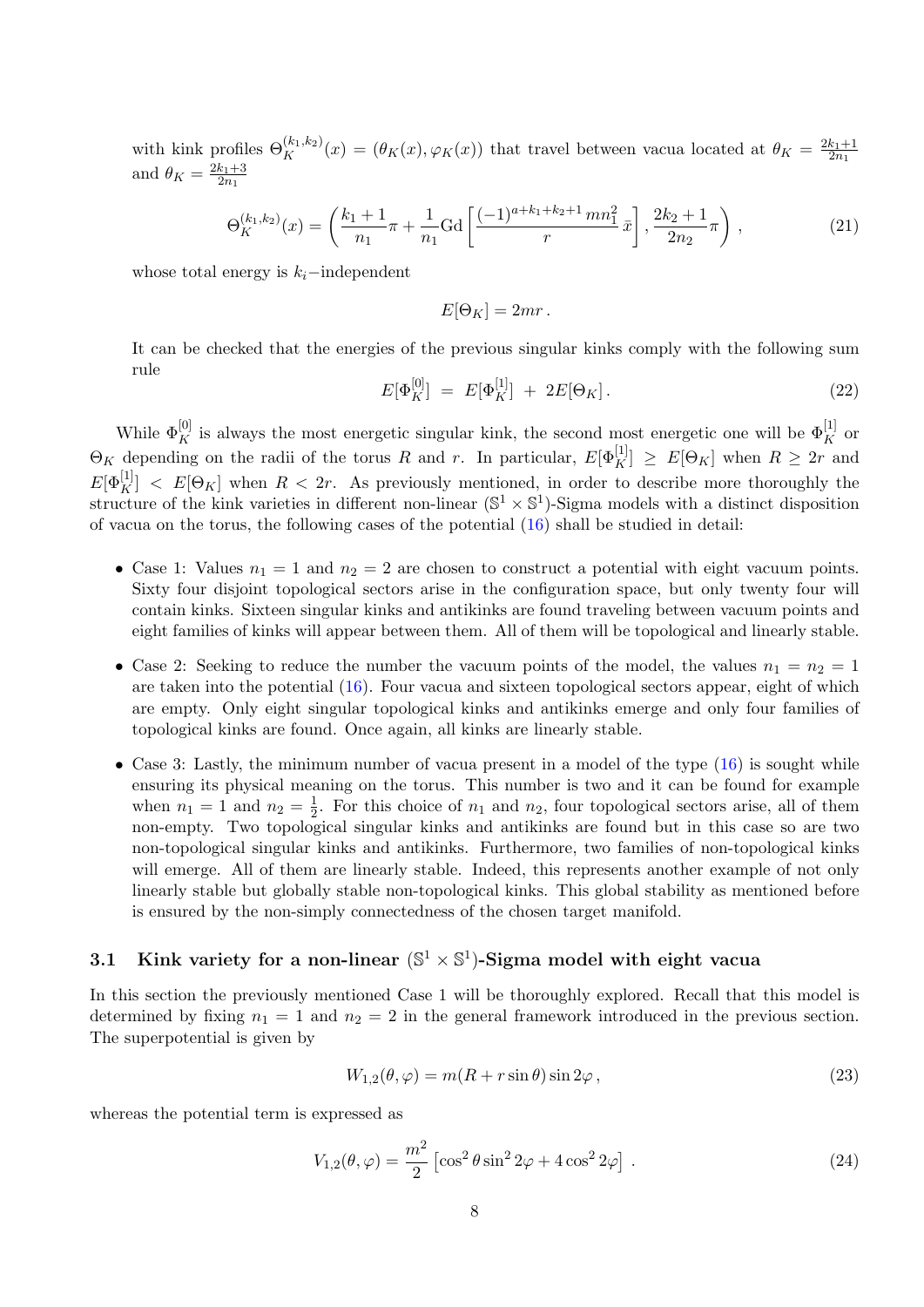The set of vacua  $M$  contains eight points symmetrically separated on the torus

$$
\mathcal{M}_{1,2} = \left\{ v^1 = \left( \frac{\pi}{2}, \frac{\pi}{4} \right) ; v^2 = \left( \frac{\pi}{2}, \frac{3\pi}{4} \right) ; v^3 = \left( \frac{\pi}{2}, \frac{5\pi}{4} \right) ; v^4 = \left( \frac{\pi}{2}, \frac{7\pi}{4} \right) ;
$$

$$
v^5 = \left( \frac{3\pi}{2}, \frac{\pi}{4} \right) ; v^6 = \left( \frac{3\pi}{2}, \frac{3\pi}{4} \right) ; v^7 = \left( \frac{3\pi}{2}, \frac{5\pi}{4} \right) ; v^8 = \left( \frac{3\pi}{2}, \frac{7\pi}{4} \right) \right\} ,
$$

whose distribution in the target space  $\mathbb{S}^1 \times \mathbb{S}^1$  can be seen in Figure [1.](#page-8-0) The fluctuation operator associated to these constant solutions is given by

$$
\mathcal{H}[v^1, v^2, v^3, v^4] = -\mathbb{I}\frac{d^2}{dx^2} + \begin{pmatrix} \frac{m^2}{r^2} & 0\\ 0 & \frac{16m^2}{(R+r)^2} \end{pmatrix}, \quad \mathcal{H}[v^5, v^6, v^7, v^8] = -\mathbb{I}\frac{d^2}{dx^2} + \begin{pmatrix} \frac{m^2}{r^2} & 0\\ 0 & \frac{16m^2}{(R-r)^2} \end{pmatrix},
$$

which clearly means that the members of  $\mathcal{M}_{1,2}$  are minima of the potential [\(24\)](#page-7-0). Notice that this potential involves certain angular symmetries. Indeed, translations  $\theta \to \theta + \pi$  and  $\varphi \to \varphi + \frac{\pi}{2}$  $\frac{\pi}{2}$  leave invariant  $V_{1,2}[\theta,\varphi]$ . These two discrete transformations generate the symmetry group of the action  $G = \mathbb{Z}_2 \otimes \mathbb{Z}_4$ . This means that the torus is divided into eight regions where the structure of the kink variety is the same. Kinks defined in one of these regions can be identified with other kinks in other regions by applying the previously shown symmetries. In this model the kink variety includes eight singular topological kinks and antikinks. One family of topological kinks also emerges, which is replicated in all previously mentioned equivalent regions. Let us discuss in more detail these solutions:

• Φ-kinks: These singular kinks can be identified from the general expression [\(19\)](#page-6-2). In particular, these solutions will connect different vacua depending on  $k_1 = 0, 1$  and  $k_2 = 0, 1, 2, 3$ 

$$
\Phi_K^{(k_1,k_2)}(x) = \left(\frac{2k_1+1}{2}\pi , \frac{k_2+1}{2}\pi + \frac{1}{2}\text{ Gd}\left[(-1)^{a+k_2+1}\frac{4m\bar{x}}{R+(-1)^{k_1}r}\right]\right). \tag{25}
$$

This means that  $\Phi_K^{[0]}$ -kinks and  $\Phi_K^{[1]}$ -kinks belong to different topological sectors, see Figure [1.](#page-8-0) While  $[k_1]$  distinguishes between the "outer and inner circumferences" on the torus, different values of  $k_2$  mod 4 discriminate between pieces of the circumference. Explicitly, these kinks connect vacua  $v^i$  to  $v^{[i+1]_4}$  and  $v^{[i-1]_4}$  and vacua  $v^{i+4}$  to  $v^{[i+1]_4+4}$  and  $v^{[i-1]_4+4}$  where  $i=1,2,3,4$ , and  $[\cdot]_4$  stands for module 4. The kink energy densities are all localized around a point describing a single lump, although their total energies are different. From the previous section, the following relations hold

$$
E[\Phi_K^{[0]}] = 2m(R+r),
$$
  $E[\Phi_K^{[1]}] = 2m(R-r).$ 



<span id="page-8-0"></span>Figure 1: Orbits of  $\Phi_K^{[0]}$  and  $\Phi_K^{[1]}$ -kinks (left) and those of  $\Theta$ -kinks (right). Dotted lines represent curves on the hidden side of the torus. Notice how  $\Phi_K$  and  $\Theta$ –kink orbits split the torus into eight regions, which are equivalent by symmetry.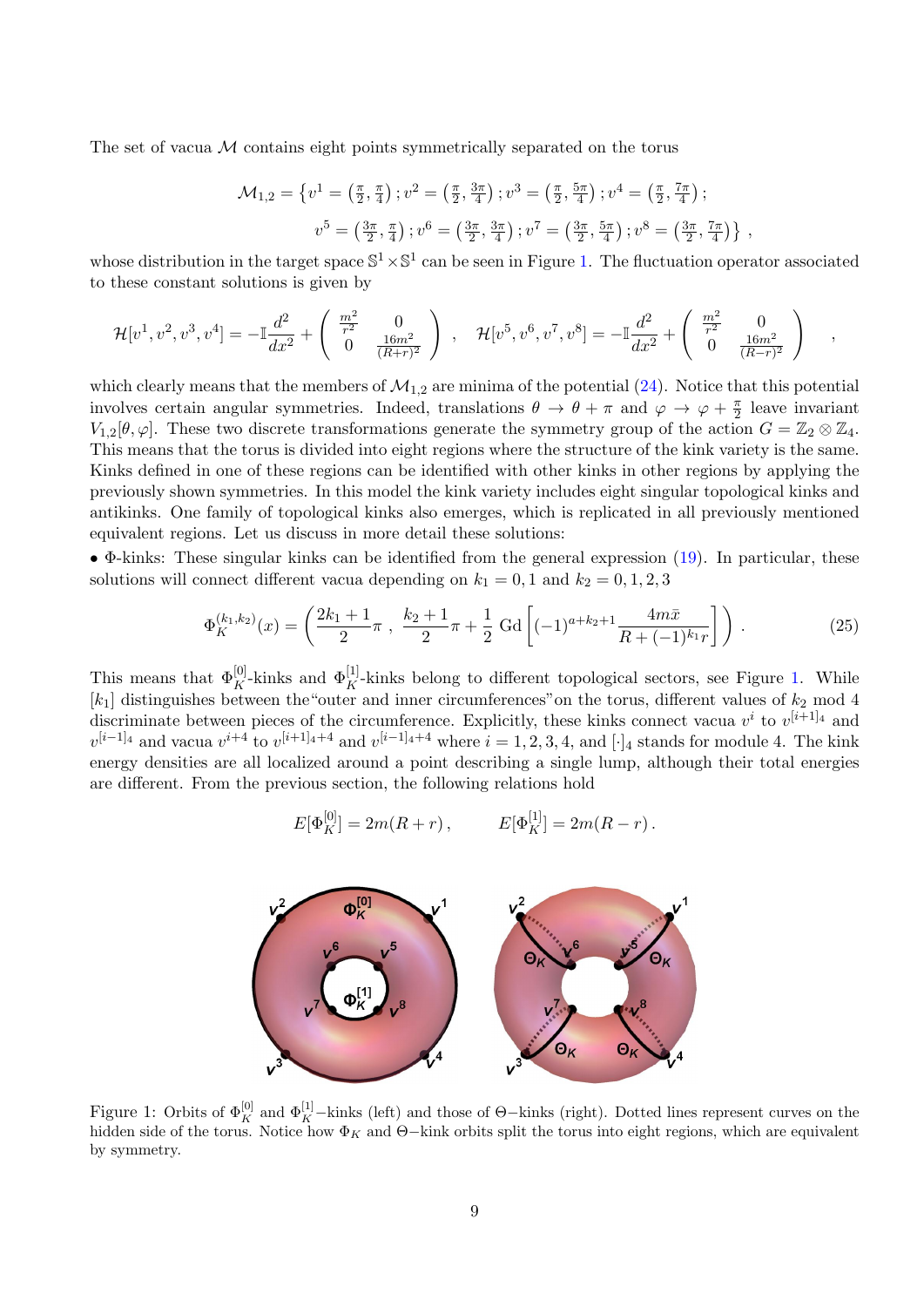The study of the linear stability for the Φ-kinks leads to the spectral problem

<span id="page-9-0"></span>
$$
\mathcal{H}[\Phi_K^{[k_1]}(x)]\,\Psi_n(z) = \frac{\left(R + (-1)^{k_1}r\right)^2}{16m^2}\,\omega_n^2\,\Psi_n(z)\,,\qquad k_1 = 0, 1\,,\tag{26}
$$

where the non-null components of the second order small kink fluctuation  $\mathcal{H}[\Phi_K^{[k_1]}(x)]$  read as

$$
\mathcal{H}_{11}[\Phi_K^{[k_1]}(x)] = -\frac{d^2}{dz^2} + \frac{\left(R + (-1)^{k_1}r\right)^2}{16r^2} \left(1 - \frac{R + (-1)^{k_1}5r}{R + (-1)^{k_1}r} \operatorname{sech}^2 z\right),
$$
  

$$
\mathcal{H}_{22}[\Phi_K^{[k_1]}(x)] = -\frac{d^2}{dz^2} + \left(1 - 2\operatorname{sech}^2 z\right).
$$

Notice that these expressions read the same for any kink orbit with different  $k_2$ . This was expected given the present symmetries and the distribution of these Φ−kinks. This spectral problem derives from the general form  $(14)$  with the space variable change

$$
z = \frac{4m\,\overline{x}}{R + (-1)^{k_1}r}.
$$

Fortunately, the spectral problem  $(26)$  reduces to two one-dimensional problems associated with Schrödinger type differential operators with two different Pösch-Teller potential wells. These problems are exactly solvable.

- Spectrum of  $\mathcal{H}_{22}[\Phi_K^{[k_1]}(x)]$ : The discrete spectrum of the operator  $\mathcal{H}_{22}[\Phi_K^{[k_1]}(x)]$  consists only of a zero mode (whose eigenvalue is zero) and the continuous spectrum emerges on the threshold value 1.
- Spectrum of  $\mathcal{H}_{11}[\Phi_K^{[0]}(x)]$ : The structure of the spectrum associated to the operator  $\mathcal{H}_{11}[\Phi_K^{[k_1]}(x)]$ is more complex. For the case  $k_1 = 0$ , the operator  $\mathcal{H}_{11}[\Phi_K^{[0]}(x)]$  has the discrete spectrum  $\omega_n^2 = \frac{n(R+1)}{R+1} \omega_1^2$  for non-negative integers  $n \geq \frac{1}{R+1} \omega_1^2$ . Hence,  $\frac{1}{R+1} \omega_1^2$  discrete states app  $\frac{n}{2}(\frac{R}{r}+1)-n^2$  for non-negative integers  $n<\frac{1}{4}(\frac{R}{r}+1)$ . Hence,  $\lceil \frac{1}{4} \rceil$  $\frac{1}{4}(\frac{R}{r}+1)$  discrete states appear, where  $[x] \equiv \min\{n \in \mathbb{Z} \mid n \geq x\}$  stands for x if  $x \in \mathbb{Z}$  or the immediate integer value above otherwise. Therefore, the number of discrete states grows as the ratio between the major and minor radius increases. The lowest of these modes is a zero mode, that is, the lowest eigenvalue of  $\mathcal{H}_{11}[\Phi_K^{[0]}(x)]$  is zero. The continuous spectrum emerges on the threshold value  $\frac{1}{16}(\frac{R}{r}+1)^2$ .
- Spectrum of  $\mathcal{H}_{11}[\Phi_K^{[1]}(x)]$ : For the case  $k_1 = 1$ , the operator  $\mathcal{H}_{11}[\Phi_K^{[1]}(x)]$  has a discrete spectrum  $\omega_n^2 = \frac{n+1}{2}$  $\frac{1}{2}(\frac{R}{r}-3-2n)$  for non-negative integers  $n<\frac{1}{4}(\frac{R}{r}-5)$  and a continuous spectrum rising at the value  $\frac{1}{16}(\frac{R}{r}-1)^2$ . Notice that it only exhibits discrete spectrum if  $\frac{R}{r} > 5$ , in particular  $\lceil \frac{1}{4} \rceil$  $\frac{1}{4} \left( \frac{R}{r} - 5 \right)$  discrete states.

In conclusion the operator  $\mathcal{H}[\Phi_K^{[k_1]}(x)]$  has no negative eigenvalues and therefore  $\Phi_K(x)$ -kinks are linearly stable. In addition, the  $\Phi_K^{[0]}(x)$  has two zero modes, one of them is associated with a translational symmetry but the other one suggests the existence of a kink family in the same topological sector. This possibility is investigated below.

• Θ-kinks: Trying  $\varphi$ -constant orbits in the first order equations [\(17\)](#page-6-0) of the current model leads us to four topological kinks together with their antikinks

$$
\Theta_K^{(k_1,k_2)}(x) = \left( (k_1 + 1)\pi + \text{Gd}\left[ (-1)^{a+k_1+k_2+1} \frac{m\bar{x}}{r} \right] , \frac{2k_2 + 1}{4}\pi \right), \tag{27}
$$

where  $k_1 = 0, 1$  and  $k_2 = 0, 1, 2, 3$ . Kink orbits correspond to circular arcs associated to the minor radius. Given that two vacua are present in each circumference, eight topological kinks and anti-kinks will link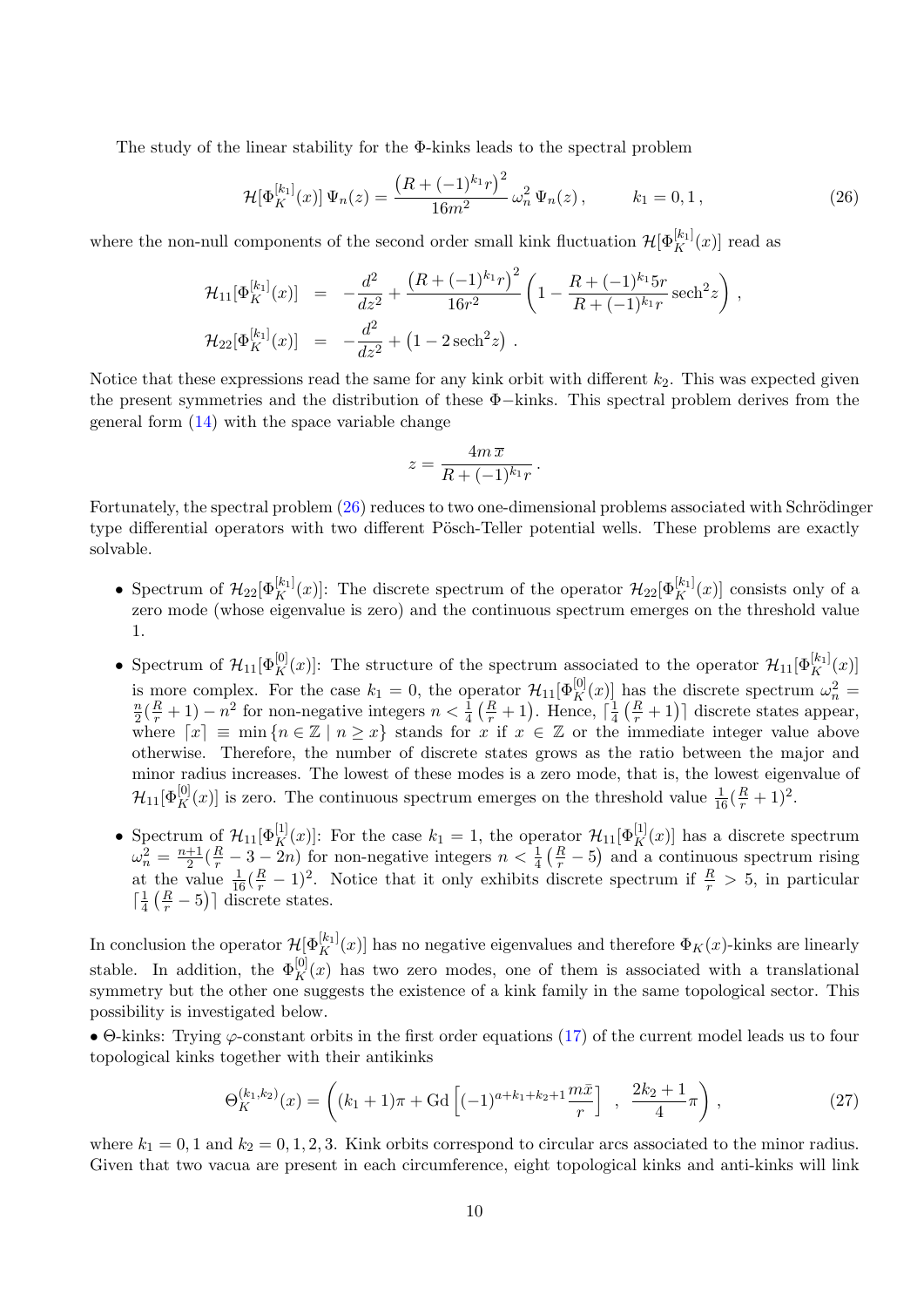"exterior and interior" vacuum points, see Figure [1.](#page-8-0) While  $k_1$  mod 2 distinguishes between the visible and hidden side of the torus,  $k_2$  mod 4 differentiates between circunferences. Vacua  $v^i$  will be doubly connected to  $v^{[i+4]_8}$  with  $i = 1, \ldots, 8$  and where [·]<sub>8</sub> stands for module 8. As it has been shown, the energy of all the  $\Theta_K(x)$ -kinks is identical:

$$
E[\Theta_K] = 2mr.
$$

In this case, the analysis of the linear stability for the Θ-kinks leads to the spectral problem

<span id="page-10-0"></span>
$$
\mathcal{H}[\Theta_K(x)]\,\Psi_n(z) = \frac{r^2}{m^2}\,\omega_n^2\,\Psi_n(z)\,,\tag{28}
$$

where the non-null components of the second order small kink fluctuation  $\mathcal{H}[\Theta_K(x)]$  read as

$$
\mathcal{H}_{11}[\Theta_K(x)] = -\frac{d^2}{dz^2} + (1 - 2 \operatorname{sech}^2 z) ,
$$
  

$$
\mathcal{H}_{22}[\Theta_K(x)] = -\frac{d^2}{dz^2} - \frac{2r \operatorname{sech}^2 z}{R + r \tanh z} \frac{d}{dz} + \frac{4r^2 (4 - \operatorname{sech}^2 z)}{(R + r \tanh z)^2}
$$

and where the variable change  $z = (-1)^{a+k_2} \frac{mx}{r}$  has been employed. Again, the spectral problem [\(28\)](#page-10-0) reduces to two independent one-dimensional problems associated with the diagonal components of  $\mathcal{H}[\Theta_K(x)]$ . The first component  $\mathcal{H}_{11}[\Theta_K(x)]$  involves the presence of a zero mode and a continuous spectrum arising at the threshold value 1. On the other hand the analysis of spectral problem for the second component  $\mathcal{H}_{22}[\Theta_K(x)]$  is again far more complicated. Since it is not analytically solvable, numerical methods have been used to extract the spectral information of this operator. No negative eigenvalues of  $\omega^2$  are found and therefore  $\Theta_K(x)$ –kinks are linearly stable.

• Kink families: As previously mentioned, the fact that the  $\Phi_K^{[0]}(x)$ -kinks have a second zero mode suggests that these kinks are limit members of a family of kinks. Members of this family shall be denoted as  $\Sigma_K^{(k_1,k_2)}(x;\gamma)$ , where  $\gamma$  is employed to label every kink member. In this case, the kink orbits can be obtained by solving the orbit flow equation

$$
\frac{d\theta}{d\varphi} = \frac{\cos\theta (R + r\sin\theta)\tan(2\varphi)}{2r},\tag{29}
$$

derived from the general equation [\(18\)](#page-6-1). Their analytical expression is given by

<span id="page-10-1"></span>
$$
|\cos 2\varphi| = \frac{1}{\gamma} \frac{\left|1 - \sin \theta\right|^{\frac{2r}{(R+r)}} \cdot \left|R + r \sin \theta\right|^{\frac{4r^2}{R^2 - r^2}}}{|1 + \sin \theta|^{\frac{2r}{(R-r)}}},\tag{30}
$$

where the parameter  $\gamma \in (0,\infty)$  is constant. All these kinks connect "outer" vacua,  $v^i$  to  $v^{[i+1]_4}$  and  $v^{[i-1]_4}$  where  $i = 1, 2, 3, 4$ . The energy of all members of these families is the same  $E[\Sigma_K] = 2m(R + r)$ . In Figure [2](#page-11-0) several kinks belonging to this family have been depicted on the torus and on the  $\theta-\varphi$ -plane.

Singular kinks are recovered as certain limits of this family. The limit  $\gamma \to 0$  demands  $\theta = \frac{\pi}{2}$  $\frac{\pi}{2}$ , letting  $\varphi$  vary freely between the outer vacua, which precisely defines the  $\Phi_K^{[0]}(x)$ -kink orbits. On the other hand, when  $\gamma \to \infty$  there are two possible solutions of [\(30\)](#page-10-1). One of the possibilities is that  $\varphi$  takes one of the values  $\varphi = \frac{\pi}{4}$  $\frac{\pi}{4}, \frac{3\pi}{4}$  $\frac{3\pi}{4}, \frac{5\pi}{4}$  $\frac{5\pi}{4}$ ,  $\frac{7\pi}{4}$  whereas the variable  $\theta$  is free to vary with x. This description leads to the  $\Theta_K(x)$ -kinks. The second possibility corresponds to the condition  $\theta = \frac{3\pi}{2}$  $\frac{3\pi}{2}$ , which annihilates the denominator of [\(30\)](#page-10-1). This takes us to the indeterminate form  $\frac{\infty}{\infty}$  and  $\varphi$  can vary with x. This is the  $\Phi_K^{[1]}(x)$ -kink orbit. Symbolically, we can write

<span id="page-10-2"></span>
$$
\lim_{\gamma \to 0} \Sigma_K^{(k_1, k_2)}(x; \gamma) \equiv \Phi_K^{[0]}(x) \,, \qquad \lim_{\gamma \to \infty} \Sigma_K^{(k_1, k_2)}(x; \gamma) \equiv \Theta_K(x) \cup \Phi_K^{[1]}(x) \cup \Theta_K(x) \,. \tag{31}
$$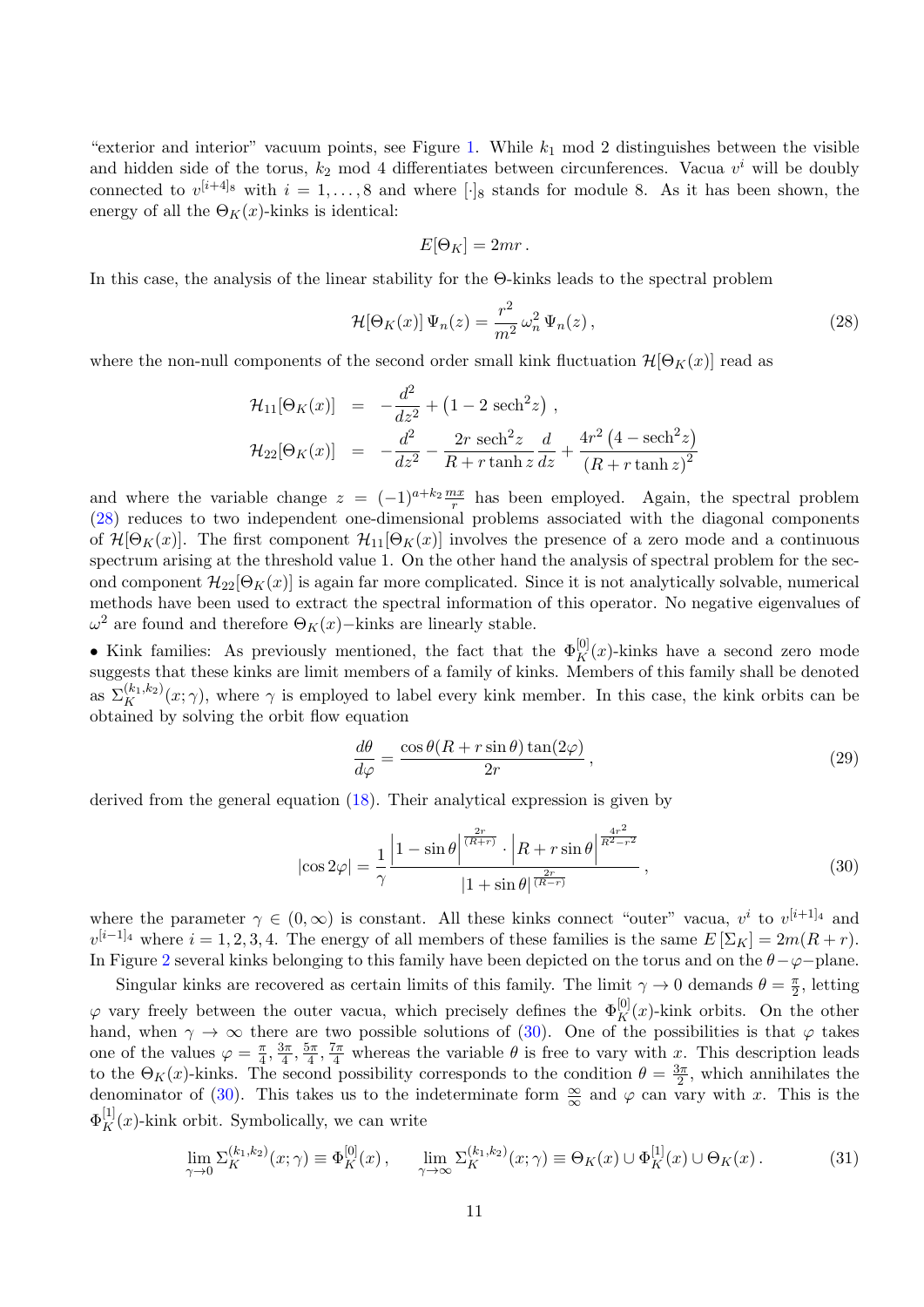

<span id="page-11-0"></span>Figure 2: Some orbits of the family  $\Sigma_K^{(k_1,k_2)}(x;\gamma)$  have been depicted on the torus and on the  $\theta-\varphi$ -plane. Orbits on the hidden side have been omitted in the first picture. Note in both representations how singular kinks are recovered as limits of this family according to [\(31\)](#page-10-2).

These limits comply with the previously found energy sum rule for singular kinks [\(22\)](#page-7-1), that is,  $E[\Sigma_K]$  =  $E[\Phi_K^{[0]}] \;=\; E[\Phi_K^{[1]}] \;+\; 2 E[\Theta_K].$ 

In sum, a family of topological kinks is replicated on the eight regions of the torus. The limits of this family coincide with the singular kinks, which as mentioned before delimit these eight regions. Since there is no intermediate points in these kinks where the flow is undefined, there are no other conjugate points where the kink orbits intersect. This fact ensures according to the Morse index theorem, see [\[54\]](#page-21-10), that all these kinks are stable.

### 3.2 Kink variety for a non-linear  $(\mathbb{S}^1 \times \mathbb{S}^1)$ -Sigma model with four vacua

In this section Case 2 will be explored, where  $n_1 = n_2 = 1$  are chosen to fix the number of vacua of the model to four. This choice of  $n_i$  leads us to a superpotential which is  $2\pi$ -periodic in both angles

<span id="page-11-2"></span>
$$
W_{1,1}(\theta,\varphi) = m(R + r\sin\theta)\sin\varphi, \qquad (32)
$$

whereas the potential term is  $\pi$ −periodic and is expressed as

<span id="page-11-1"></span>
$$
V_{1,1}(\theta,\varphi) = \frac{m^2}{2} \left[ \cos^2 \theta \sin^2 \varphi + \cos^2 \varphi \right].
$$
 (33)

.

Indeed, the set of vacua  $M$  consists now of only four points

$$
\mathcal{M}_{1,1} = \{v^1 = (\frac{\pi}{2}, \frac{\pi}{2}); v^2 = (\frac{3\pi}{2}, \frac{\pi}{2}); v^3 = (\frac{3\pi}{2}, \frac{3\pi}{2}); v^4 = (\frac{\pi}{2}, \frac{3\pi}{2})\},
$$

whose distribution in the target space  $\mathbb{S}^1 \times \mathbb{S}^1$  can be seen in Figure [3.](#page-12-0) As before, these points are minima of the potential [\(33\)](#page-11-1) because the fluctuation operator associated to this points is given by

$$
\mathcal{H}[v^1, v^4] = -\mathbb{I}\frac{d^2}{dx^2} + \begin{pmatrix} \frac{m^2}{r^2} & 0\\ 0 & \frac{m^2}{(R+r)^2} \end{pmatrix} , \quad \mathcal{H}[v^2, v^3] = -\mathbb{I}\frac{d^2}{dx^2} + \begin{pmatrix} \frac{m^2}{r^2} & 0\\ 0 & \frac{m^2}{(R-r)^2} \end{pmatrix}
$$

As expected, reducing the number of vacua also affects the symmetries of the new potential  $(33)$ .  $\pi$ translations in now both angles,  $\theta \to \theta + \pi$  and  $\varphi \to \varphi + \pi$ , leave invariant  $V_{1,1}[\theta, \varphi]$ . These generate the symmetry group of the action  $G = \mathbb{Z}_2 \otimes \mathbb{Z}_2$ . This means that in this case the torus is divided into only four identical regions with regard to the kink variety. The kink variety in this model includes eight singular topological kinks and antikinks. Moreover, a family of topological kinks will be found in each of the four regions. Let us examine these solutions: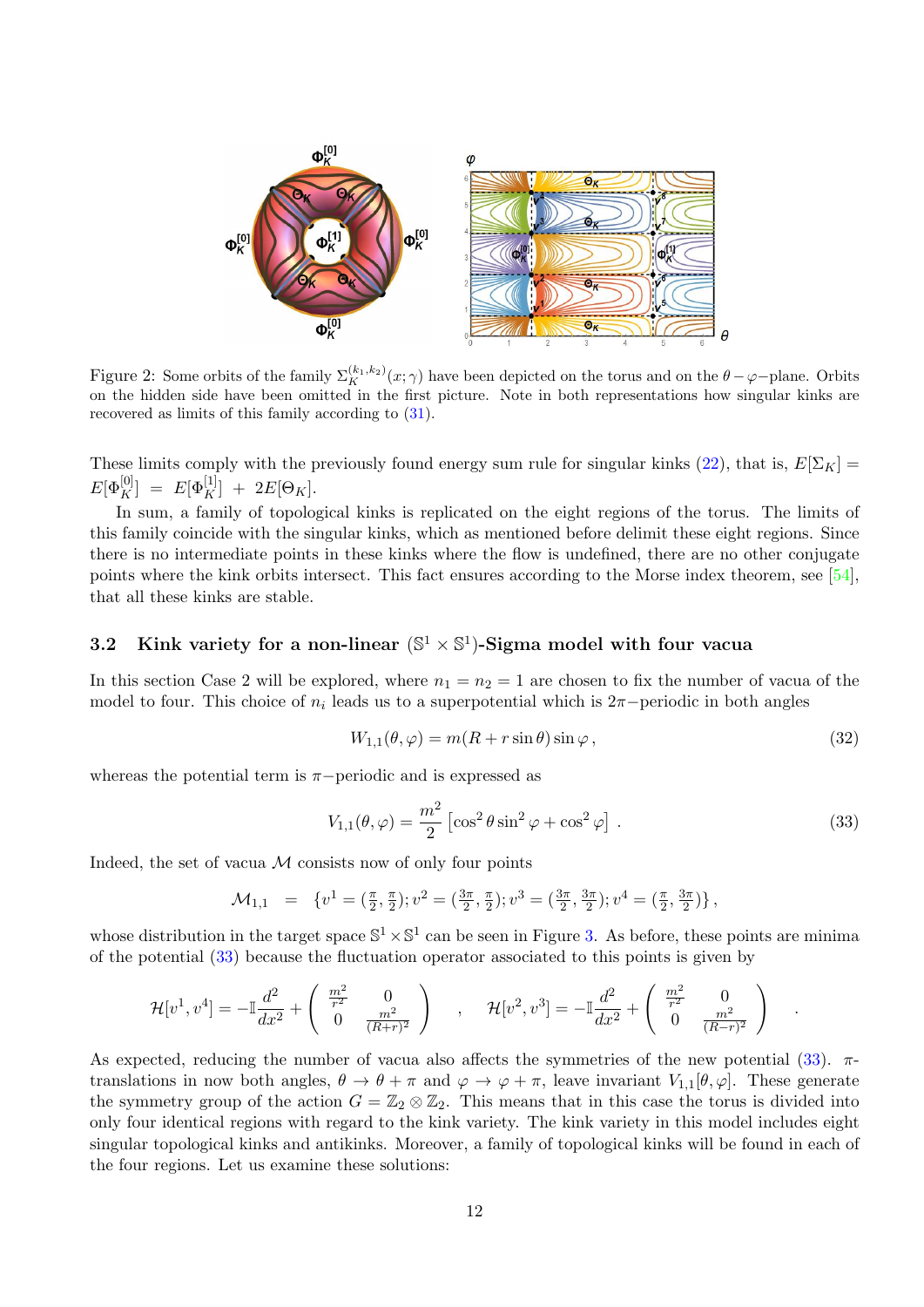• Φ-kinks: In this case singular kinks will connect  $v^1$  to  $v^4$  or  $v^3$  to  $v^2$  depending on  $k_1 = 0, 1$ 

$$
\Phi_K^{k_1}(x) = \left(\frac{2k_1 + 1}{2}, \ (k_2 + 1)\pi + (-1)^{a+k_2+1} \text{Gd}\left[\frac{m\bar{x}}{R + (-1)^{k_1}r}\right]\right),\tag{34}
$$

and where  $k_2 = 0, 1$ . This means that  $\Phi_K^{[0]}$ -kinks and  $\Phi_K^{[1]}$ -kinks also belong to different topological sectors in this case, see Figure [3.](#page-12-0) Note that while  $k_1$  discriminate between the outer and inner arcs,  $k_2$  distinguishes between the two pieces of the circumferences. The kink energy densities are localized describing a single lump, with energies

$$
E[\Phi_K^{[0]}] = 2m(R+r), \qquad E[\Phi_K^{[1]}] = 2m(R-r).
$$



<span id="page-12-0"></span>Figure 3: Orbits of  $\Phi_K^{[0]}$  and  $\Phi_K^{[1]}$ -kinks (left) and those of  $\Theta$ -kinks (right). Dotted lines represent curves on the hidden side of the torus. Notice how  $\Phi_K$  and  $\Theta$ –kink orbits split the torus into four regions, which are equivalent by symmetry.

The linear stability of the Φ-kinks is encoded in the spectral problem

$$
\mathcal{H}[\Phi_K^{[k_1]}(x)]\Psi_n(z) = \frac{[R + (-1)^{k_1}r]^2}{m^2}\,\omega_n^2\,\Psi_n(z)\,,\qquad k_1 = 0, 1\,,\tag{35}
$$

where the non-null components of this operator  $\mathcal{H}[\Phi_K^{[k_1]}(x)]$  have the form

$$
\mathcal{H}_{11}[\Phi_K^{[k_1]}(x)] = -\frac{d^2}{dz^2} + \frac{(R + (-1)^{k_1}r)^2}{r^2} - \frac{(R + (-1)^{k_1}2r)(R + (-1)^{k_1}r)}{r^2}\operatorname{sech}^2 z,
$$
  

$$
\mathcal{H}_{22}[\Phi_K^{[k_1]}(x)] = -\frac{d^2}{dz^2} + 1 - 2\operatorname{sech}^2 z.
$$

Similarly to Case 1, this spectral problem matches that of the general form [\(14\)](#page-5-1) when the following space variable change is used

$$
z = \frac{m\,\overline{x}}{R + (-1)^{k_1}r}.
$$

- Spectrum of  $\mathcal{H}_{22}[\Phi_K^{[k_1]}(x)]$ : Exactly as in the previous case with eight vacua, the discrete spectrum of the operator  $\mathcal{H}_{22}[\Phi_K^{[k_1]}(x)]$  contains exclusively a zero mode and the continuous spectrum threshold appears at 1.
- Spectrum of  $\mathcal{H}_{11}[\Phi_K^{[0]}(x)]$ : Similarly, two cases for  $\mathcal{H}_{11}[\Phi_K^{[k]}(x)]$  are considered depending at the value of  $[k_1]$ . For the case  $k_1 = 0$ ,  $\lceil (1 + \frac{R}{r}) \rceil$  discrete states are found, since the operator  $\mathcal{H}_{11}[\Phi_K^{[0]}(x)]$  has a discrete spectrum  $\omega_n^2 = 2n\left(\frac{R}{r}+1\right) - n^2$  for non-negative integers  $n < \frac{R}{r} + 1$ . Again, amongst these states a zero mode is found. The continuous spectrum threshold is now at the value  $(1 + \frac{R}{r})^2$ .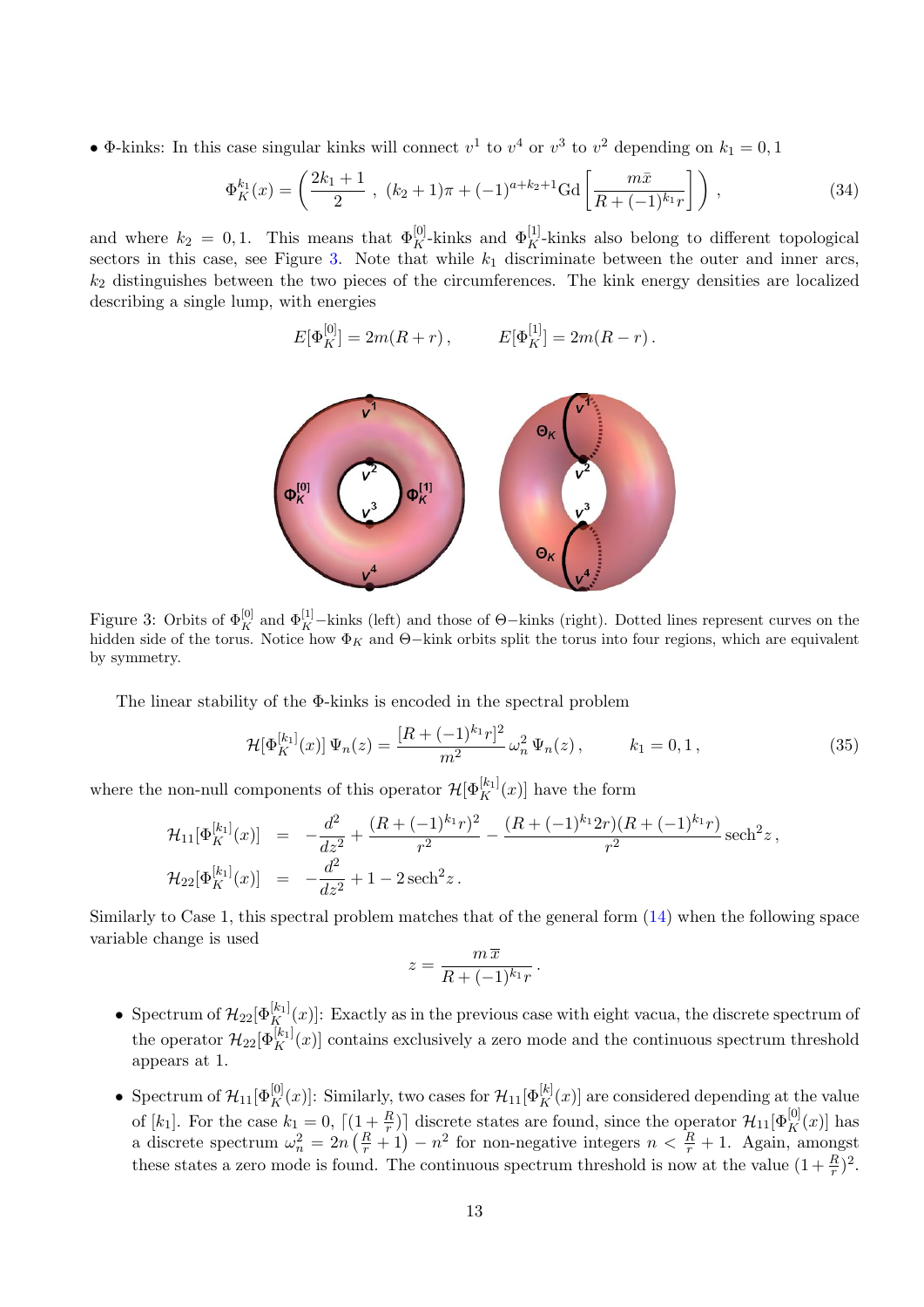• Spectrum of  $\mathcal{H}_{11}[\Phi_K^{[1]}(x)]$ : For the case  $k_1 = 1$ , the discrete spectrum  $\omega_n^2 = (n+1)(\frac{2R}{r} - 3 - n)$ emerges only when  $\frac{R}{r} > 2$  and for non-negative integers  $n < \frac{R}{r} + 2$ .  $\lceil \frac{R}{r} - 2 \rceil$  states arise until the continuous spectrum at the value  $(\frac{R}{r} - 1)^2$  is reached. Notice that the number of discrete states is again proportional to the ratio  $\frac{R}{r}$  in all cases.

Once more, no negative value of  $\omega_n^2$  is found and therefore these kinks are linearly stable. The second zero mode suggests again the existence of a family of kinks, possibility that will be again explored below. • Θ-kinks: Four topological kinks together with their antikinks are found when the  $\varphi$ -constant condition is imposed in the first order equations [\(17\)](#page-6-0)

$$
\Theta_K^{(k_1,k_2)}(x) = \left( (k_1 + 1)\pi + (-1)^{a+k_2+1} \text{Gd}\left[\frac{m\bar{x}}{r}\right], \quad \frac{\pi}{2} + k_2 \pi \right) , \quad k_1, k_2 = 0, 1. \tag{36}
$$

These kink orbits correspond to circular arcs associated to the minor radius, see Figure [3.](#page-12-0) These topological kinks and anti-kinks will link  $v^1$  to  $v^2$  and  $v^3$  to  $v^4$ . Note that the  $\Theta^{(k_1,0)}$ -kinks asymptotically connect the vacua  $v^1$  and  $v^2$  whereas the  $\Theta^{(k_1,1)}$ -kinks join the points  $v^3$  and  $v^4$ . On the other hand, the  $\Theta^{(0,0)}$ -kinks and  $\Theta^{(1,0)}$ -kinks are related by the Cartesian coordinate transformation  $\phi_2 \leftrightarrow -\phi_2$ . In sum, label  $k_2$  distinguishes between the upper and lower circumference while  $k_1$  differentiates between the kinks on one side and the kinks on the opposite side of the torus. Once again, the energy of all the  $\Theta_K(x)$ -kinks is identical:

$$
E[\Theta_K] = 2mr.
$$

The second order small kink fluctuation for the Θ-kinks leads to the spectral problem

<span id="page-13-0"></span>
$$
\mathcal{H}[\Theta_K(x)]\,\Psi_n(z) = \frac{r^2}{m^2}\,\omega_n^2\,\Psi_n(z)\,. \tag{37}
$$

The non-null components that must be analyzed to determine the linear stability of these kinks are again those of the diagonal

$$
\mathcal{H}_{11}[\Theta_K(x)] = -\frac{d^2}{dz^2} + 1 - 2\operatorname{sech}^2 z ,
$$
  
\n
$$
\mathcal{H}_{22}[\Theta_K(x)] = -\frac{d^2}{dz^2} - \frac{2r \operatorname{sech} z}{R \cosh z + r \sinh z} \frac{d}{dz} + \frac{r^2 \sinh^2 z}{(R \cosh z + r \sinh z)^2},
$$

where the variable change  $z = \frac{mx}{r}$  $\frac{nx}{r}$  has been performed in the original spectral problem [\(14\)](#page-5-1). Again, the spectral problem [\(37\)](#page-13-0) reduces to two independent one-dimensional problems associated with the diagonal components of  $\mathcal{H}[\Theta_K(x)]$ . The first component  $\mathcal{H}_{11}[\Theta_K(x)]$  involves the presence of a zero mode and a continuous spectrum arising at the threshold value 1. Exactly like the previous case with eight vacua, the analysis of the spectral problem for  $\mathcal{H}_{22}[\Theta_K(x)]$  will be numeric since it is not analytically solvable. Numerical methods reveal the absence of negative eigenvalues of  $\omega^2$ , which implies the linear stability of these kinks.

• Kink families: As in the previous section, the existence of a second zero mode for  $\Phi_K^{[0]}(x)$ -kinks prompts us to search for families of kinks in the four previously mentioned equivalent regions of the torus. These families of kink orbits  $\Sigma_K^{(k_1,k_2)}(x;\gamma)$  are obtained by solving the orbit flow equation

$$
\frac{d\theta}{d\varphi} = \frac{\cos\theta (R + r\sin\theta)\tan(\varphi)}{r},\tag{38}
$$

derived again from the general equation [\(18\)](#page-6-1). Their analytical expression is

$$
|\cos\varphi| = \left[\frac{1}{\gamma} \frac{\left|1 - \sin\theta\right|^{\frac{r}{2(R+r)}} \cdot \left|R + r\sin\theta\right|^{\frac{r^2}{R^2 - r^2}}}{|1 + \sin\theta|^{\frac{r}{2(R-r)}}}\right],\tag{39}
$$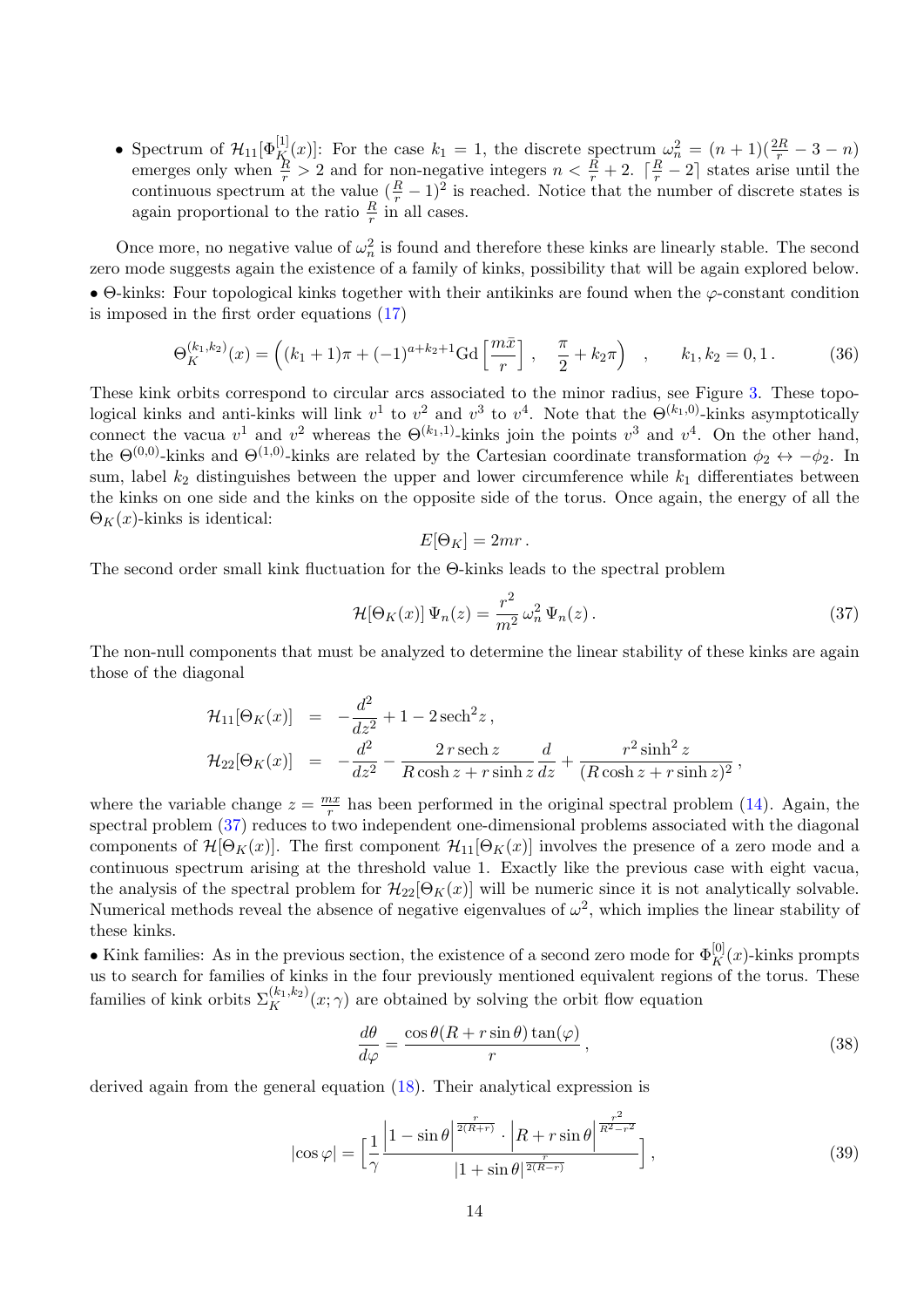where  $\gamma \in (0,\infty)$  is constant. All these kinks asymptotically connect the vacua  $v^1$  and  $v^4$  as shown in Figure [4.](#page-14-0) The energy of all members of these families is the same  $E[\Sigma_K] = 2m(R + r)$ . The asymptotic analysis of the kink orbits carried out in the previous section is valid in this case almost unaltered. The limit  $\gamma \to 0$  corresponds to  $\Phi_K^{[0]}(x)$ -kink orbits and  $\gamma \to \infty$  to a combination of  $\Theta_K(x)$ -kinks and  $\Phi_K^{[1]}(x)$ kinks. These limits coincide formally with those of the previous case. However, the distribution and number of kinks traveling between vacua is different. In that sense, the same symbolic limits hold

<span id="page-14-1"></span>
$$
\lim_{\gamma \to 0} \Sigma_K^{(k_1, k_2)}(x; \gamma) \equiv \Phi_K^{[0]}(x) \,, \qquad \lim_{\gamma \to \infty} \Sigma_K^{(k_1, k_2)}(x; \gamma) \equiv \Theta_K(x) \cup \Phi_K^{[1]}(x) \cup \Theta_K(x) \,, \tag{40}
$$



<span id="page-14-0"></span>Figure 4: Some orbits of the family  $\Sigma_K^{(k_1,k_2)}(x;\gamma)$  have been depicted on the torus and on the  $\theta-\varphi$ -plane. Orbits on the hidden side have been omitted in the first picture. Note in both representations how singular kinks are recovered as limits of this family according to [\(40\)](#page-14-1).

which is again consistent with the energy sum rule  $E[\Sigma_K] = E[\Phi_K^{[0]}] = E[\Phi_K^{[1]}] + 2E[\Theta_K]$ . Same analysis as in the previous model reveals the stability of these kinks due to the absence of intermediate conjugate points along these curves<sup>[1](#page-14-2)</sup>.

### 3.3 Kink variety for a non-linear  $(\mathbb{S}^1 \times \mathbb{S}^1)$ -Sigma model with two vacua

In Case 2 the number of vacua had been reduced, but no non-topological kinks were found. Circumferences around the torus passing through vacua were comprised of two singular kinks. One way of searching for non-topological kinks in this family of potentials is making sure that some of these circumferences contain only one vacuum point. This can be achieved by an adequate choice of some  $n_1$  and  $n_2$ . Indeed, the number of vacua  $|4n_1n_2|$  is minimized when  $|n_1|=1$  and  $|n_2|=\frac{1}{2}$  $\frac{1}{2}$ , and is equal to two. This is precisely the aim of Case 3, where the kink variety for models whose potential is given by the general expression [\(16\)](#page-5-3) with  $n_1 = 1$  and  $n_2 = \frac{1}{2}$  $\frac{1}{2}$  shall be studied. This choice of  $n_i$  produces a potential which is periodic on the torus

$$
V_{1,\frac{1}{2}}(\theta,\varphi) = \frac{m^2}{2} \left[ \frac{1}{4} \cos^2 \left( \frac{\varphi}{2} \right) + \cos^2 \theta \sin^2 \left( \frac{\varphi}{2} \right) \right],\tag{41}
$$

but that can be derived from a superpotential

$$
W_{1,\frac{1}{2}}(\theta,\varphi) = m(R+r\sin\theta)\sin\left(\frac{\varphi}{2}\right)
$$
\n(42)

<span id="page-14-2"></span><sup>&</sup>lt;sup>1</sup>It is interesting to remark that superpotential [\(32\)](#page-11-2) is nothing but the height function of the torus:  $W_{1,1}(\theta,\varphi)$  $m \phi^3(\theta, \phi)$ . Thus kink orbits in this model can be interpreted as the flow lines of the height function, and, consequently, their stability is dictated by the corresponding Morse Theory. For the other two models studied in this paper, this kind of identification is also possible but considerably more complicated.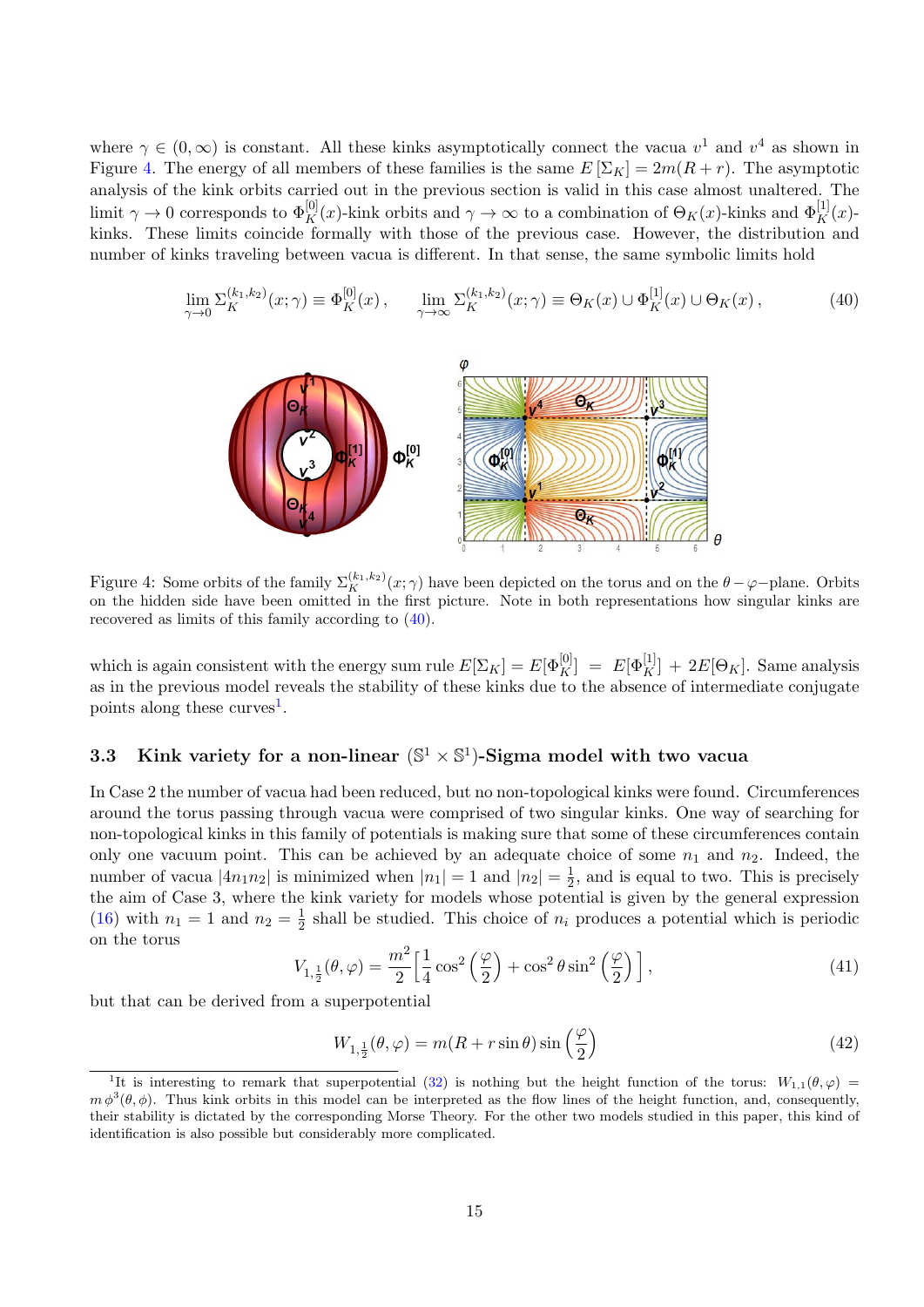which does not comply with this property. This fact is precisely what allows the existence of BPS non-topological kinks. The new set  $\mathcal M$  has only two vacuum points

$$
\mathcal{M}_{1,\frac{1}{2}} = \left\{ v^1 = \left( \frac{\pi}{2}, \pi \right) , v^2 = \left( \frac{3\pi}{2}, \pi \right) \right\},
$$

as it can be observed in Figure [5.](#page-16-0) Now, the vacuum fluctuation operator is

$$
\mathcal{H}[v^1] = -\mathbb{I} \frac{d^2}{dx^2} + \begin{pmatrix} \frac{m^2}{r^2} & 0 \\ 0 & \frac{m^2}{16(R+r)^2} \end{pmatrix} , \quad \mathcal{H}[v^2] = -\mathbb{I} \frac{d^2}{dx^2} + \begin{pmatrix} \frac{m^2}{r^2} & 0 \\ 0 & \frac{m^2}{16(R-r)^2} \end{pmatrix}
$$

By reducing the number of vacua one of the symmetries present in previous cases has been removed. Only the angular symmetry  $\theta \to \theta + \pi$  remains, which generates the symmetry group of the action  $G = \mathbb{Z}_2$ . This implies that two equivalent regions where the structure of the kink variety is the same will emerge. More specifically, such kink variety will include two singular non-topological kinks, two singular topological kinks and a family of non-topological kinks. A thorough description of these kinks is as follows:

• Φ-kinks: Finally non-topological singular kinks are found from the general expression [\(19\)](#page-6-2). In fact, two types of non-topological kinks appear depending on the value  $[k_1]$ 

$$
\Phi_K^{[k_1]}(x) = \left(\frac{\pi}{2} + k_1 \pi , 2\pi + (-1)^{a+1} 2 \text{ Gd} \left[\frac{m\overline{x}}{(R + (-1)^{k_1}r)}\right]\right).
$$
\n(43)

.

Indeed, this expression characterizes singular non-topological kinks and their antikinks, which asymptotically connect the vacua  $v^1$  and  $v^2$  with themselves, see Figure [5.](#page-16-0) No splitting of these circumferences into more than one solution is possible in this case since  $2(k_2 + 1)$  can only take one value in  $[0, 2\pi)$ . Notice that these kinks have been progressively absorbing adjacent kinks in all three cases until only one remained. Naturally, only one can emerge now in each circumference since only one vacuum point is present. The discussion of the energy is no different from the previous cases, the total energy of these solutions is given by

$$
E[\Phi_K^{[k_1]}] = 2m(R + (-1)^{k_1} r).
$$

The analysis of the linear stability for the  $\Phi_K^{[k_1]}(x)$ -kinks for this case is analogous to previous  $\Phi_K^{[k_1]}(x)$ kinks. The spectral problem reads almost identical

$$
\mathcal{H}[\Phi_K^{[k_1]}(x)]\Psi_n(z) = \frac{16[R + (-1)^{k_1}r]^2}{m^2}\,\omega_n^2\,\Psi_n(z)\,,\qquad k_1 = 0, 1\,,\tag{44}
$$

where once again only diagonal components of the operator  $\mathcal{H}[\Phi_K^{[k_1]}(x)]$  do not vanish

$$
\mathcal{H}_{11}[\Phi_K^{[k_1]}(x)] = -\frac{d^2}{dz^2} + \frac{16(R + (-1)^{k_1} r)^2}{r^2} \left[1 - \frac{(4R + (-1)^{k_1} 5r)}{4(R + (-1)^{k_1} r)} \text{sech}^2 z\right],
$$
  

$$
\mathcal{H}_{22}[\Phi_K^{[0]}(x)] = -\frac{d^2}{dz^2} + (1 - 2 \text{ sech}^2 z)
$$

and the change of variable  $z = \frac{m\bar{x}}{4(R + (-1)^{k_1} r)}$  has been included in [\(14\)](#page-5-1).

- Spectrum of  $\mathcal{H}_{22}[\Phi_K^{[k_1]}(x)]$ : As before, a zero mode is all the discrete spectrum of  $\mathcal{H}_{22}[\Phi_K^{[k_1]}(x)]$ consists of and the continuous spectrum starts at 1.
- Spectrum of  $\mathcal{H}_{11}[\Phi_{K}^{[0]}(x)]$ : On one hand, the operator  $\mathcal{H}_{11}[\Phi_{K}^{[0]}(x)]$  has now a discrete spectrum  $\omega_n^2 = 8n\left(\frac{R}{r}+1\right) - n^2$  for non-negative integers  $n < 4\left(\frac{R}{r}+1\right)$ . [4 $\left(\frac{R}{r}+1\right)$ ] discrete states appear before the continuous spectrum emerges at the threshold value 16  $\left(1 + \frac{R}{r}\right)^2$ .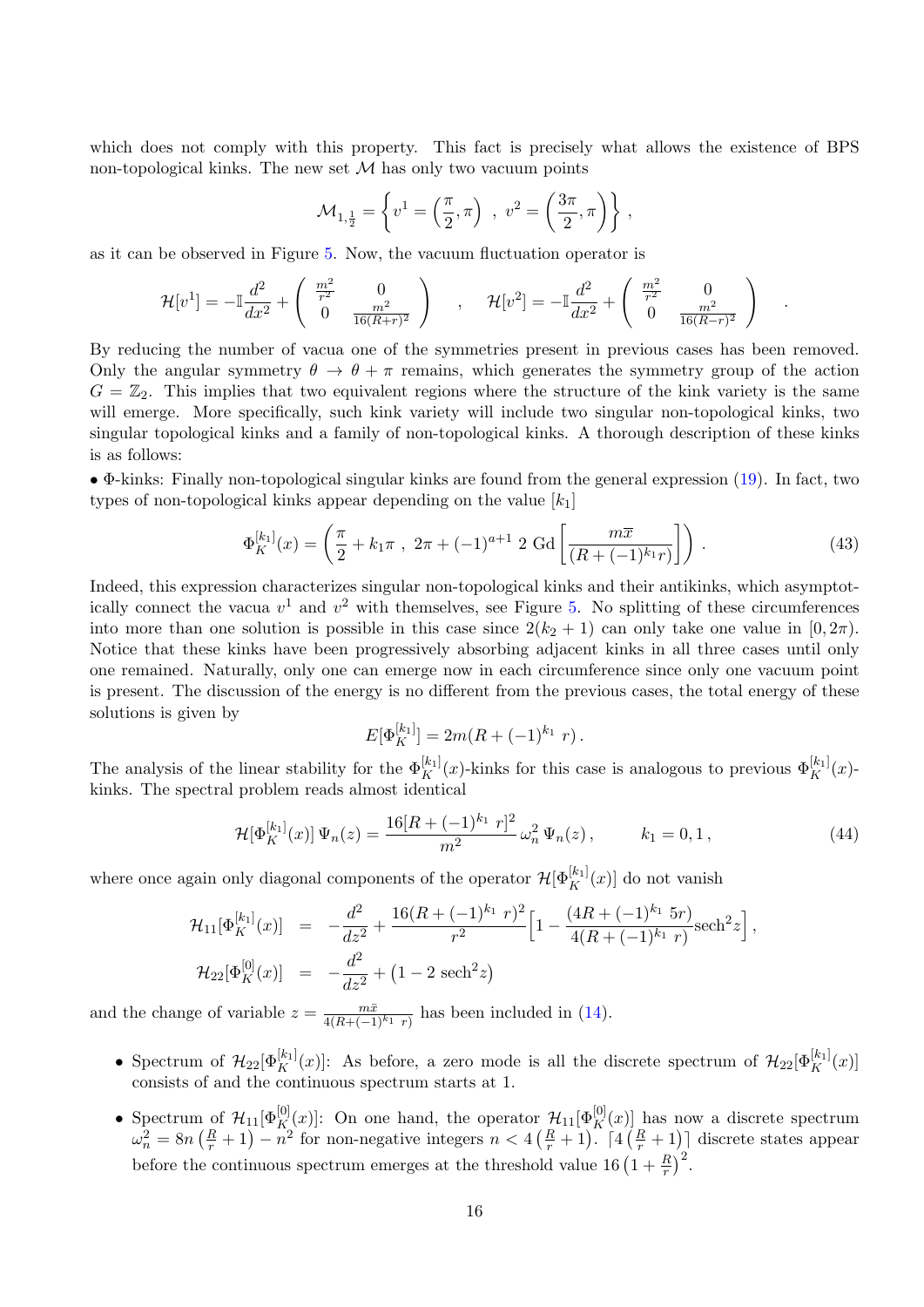• Spectrum of  $\mathcal{H}_{11}[\Phi_K^{[1]}(x)]$ : On the other hand, for  $\mathcal{H}_{11}[\Phi_K^{[1]}(x)]$  the discrete spectrum  $\omega_n^2 = (n +$ 1)  $\left(\frac{8R}{r} - 9 + n\right)$  is found only when  $\frac{R}{r} > \frac{5}{4}$  $\frac{5}{4}$  and for non-negative integers  $n < \frac{4R}{r} - 5$ .  $\lceil \frac{4R}{r} - 5 \rceil$ discrete states are found before the continuous threshold appears at  $16(\frac{R}{r} - 5)^2$  in this case.

Same argument as in the previous cases guarantees the linear stability of these kinks.



<span id="page-16-0"></span>Figure 5: Orbits of  $\Phi_K^{[0]}$  and  $\Phi_K^{[1]}$ -kinks (left) and those of  $\Theta$ -kinks (right). Dotted lines represent curves on the hidden side of the torus. Notice how  $\Phi_K$  and  $\Theta$ –kink orbits split the torus into two regions, which are equivalent by symmetry.

• Θ-kinks: The remaining circumference that crosses vacua in this model contains two vacua. This corresponds to singular solutions [\(21\)](#page-7-2)

$$
\Theta_K^{(k_1)}(x) = \left( (k_1 + 1) \ \pi + (-1)^{a+k_1+k_2+1} \text{Gd} \left[ \frac{m \overline{x}}{2r} \right] , \ \pi \right),
$$

which describe a couple of topological kinks and their antikinks asymptotically connecting the two vacua  $v<sup>1</sup>$  and  $v<sup>2</sup>$ . The two values of  $[k_1]$  give rise to two different orbits, one on the front side and one on the hidden side of the torus, see Figure [5.](#page-16-0) As stated before, the total energy of these kinks is

$$
E[\Theta_K] = 2mr.
$$

Similarly, the spectral problem to analyze in this case has the form

$$
\mathcal{H}[\Theta_K(x)]\,\Psi_n(z) = \frac{r^2}{m^2}\,\omega_n^2\,\Psi_n(z)\,,\tag{45}
$$

where the non-null components of the operator  $\mathcal{H}[\Theta_K(x)]$  are diagonal

$$
\mathcal{H}_{11}[\Theta_K(x)] = -\frac{d^2}{dz^2} + (1 - 2 \operatorname{sech}^2 z) ,
$$
  
\n
$$
\mathcal{H}_{22}[\Theta_K(x)] = -\frac{d^2}{dz^2} - \frac{2r \operatorname{sech}^2 z}{R + r \tanh z} \frac{d}{dz} + \frac{r^2 (1 - 4 \operatorname{sech}^2 z)}{16(R + r \tanh z)^2}
$$

and the change of variable  $z = \frac{m\bar{x}}{r}$  $\frac{nx}{r}$  has been made in [\(14\)](#page-5-1). Again, for  $\mathcal{H}_{11}[\Theta_K(x)]$  a zero mode is found and the continuous spectrum emerges at the threshold value 1. Numerical analysis is once again necessary for the  $\mathcal{H}_{22}[\Theta_K(x)]$  operator, for which no negative eigenvalue of  $\omega^2$  is found. This ensures the linear stability of  $\Theta_K(x)$ −kinks.

• Kink families: In Case 3 the orbit flow equation [\(18\)](#page-6-1) is again almost identical to those of the previous cases

$$
\frac{d\theta}{d\varphi} = \frac{2\cos\theta\left(R + r\sin\theta\right)^2 \tan\left(\frac{\varphi}{2}\right)}{r(R + r\sin\theta)}\tag{46}
$$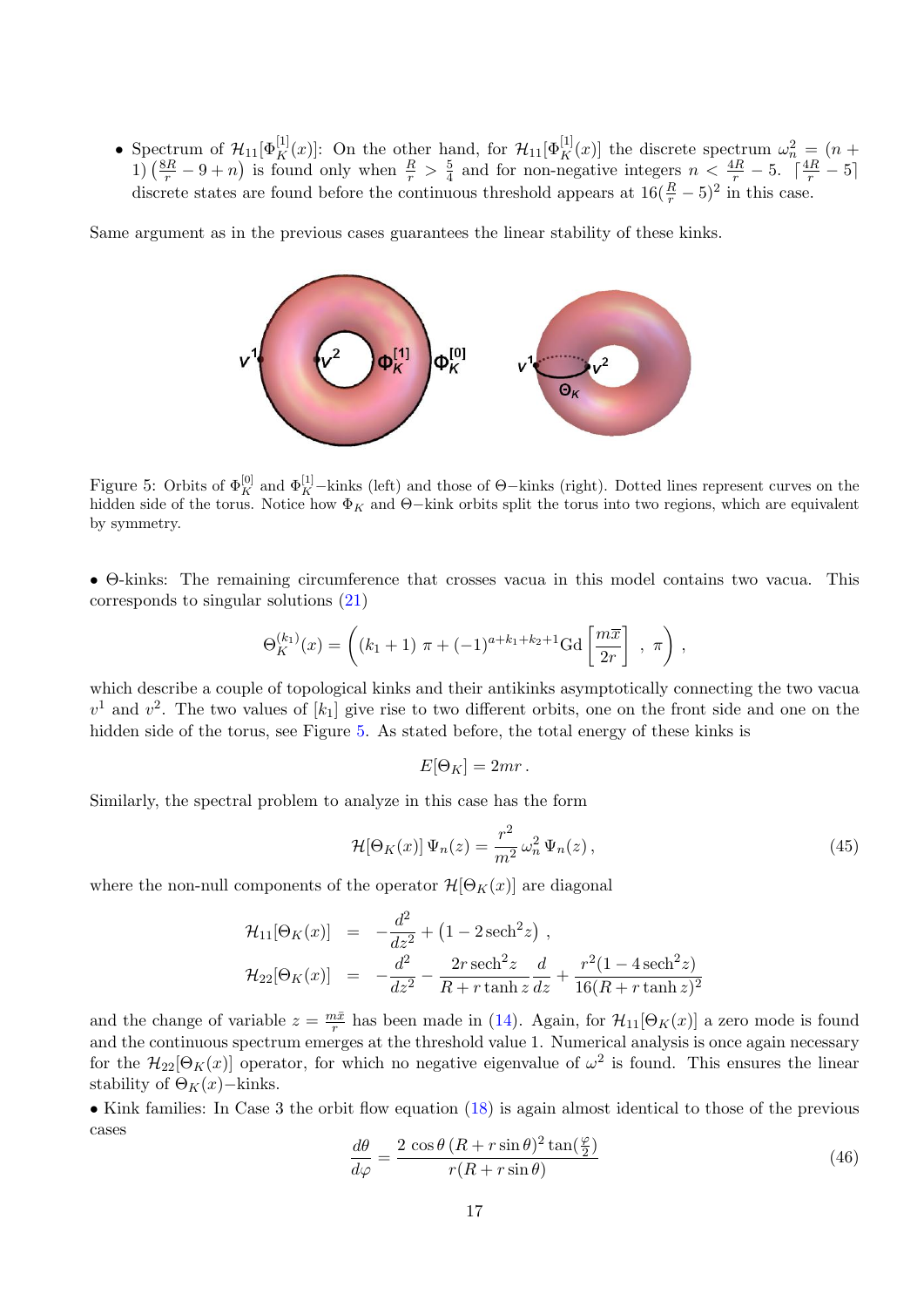and can be integrated as well. The orbits for this kink family read now

$$
\left|\cos\frac{\varphi}{2}\right| = \left[\frac{1}{\gamma} \frac{\left|1 - \sin\theta\right|^{\frac{r}{8(R+r)}} \cdot \left|R + r\sin\theta\right|^{\frac{r^2}{4(R^2 - r^2)}}}{|1 + \sin\theta|^{\frac{r}{8(R-r)}}}\right],\tag{47}
$$

where  $\gamma \in (0, \infty)$  is again a constant that characterizes different kink orbits. All these kinks depart from  $v<sup>1</sup>$  and return to the same vacuum point, see Figure [6.](#page-17-1) Therefore, these two families, one on each side of the torus, are comprised of non-topological kinks. The energy of all members of these families is the same  $E[\Sigma_K] = 2m(R+r)$ . When the parameter limit  $\gamma \to 0$  is considered then the singular  $\Phi_K^{[0]}(x)$ -kink is recovered whereas the limit  $\gamma \to \infty$  leads to the concatenation of three kinks following the general form  $\Theta_K(x) \cup \Phi_K^{[1]}(x) \cup \Theta_K(x)$ . These are the same symbolic limits [\(31\)](#page-10-2) found in previous sections, which obviously are again compatible with the energy sum rule  $E[\Sigma_K] = E[\Phi_K^{[0]}] = E[\Phi_K^{[1]}] + 2E[\Theta_K]$ . Finally, the lack of intermediate conjugate points along the orbits implies the stability of these kinks. However, the stability of these kinks goes beyond linear stability, for these loops are not contractible on the torus and hence these kinks are globally stable.



<span id="page-17-1"></span>Figure 6: Some orbits of the family  $\Sigma_K^{(k_1,k_2)}(x;\gamma)$  have been depicted on the torus and on the  $\theta-\varphi$ -plane. Orbits on the hidden side have been omitted in the first picture. Note in both representations how singular kinks are recovered as limits of this family.

#### <span id="page-17-0"></span>4 Conclusions and further comments

In this paper a rich family of potentials with different number of vacua distributed on the torus has been presented. These models exhibit on one hand singular kinks traveling between vacua and on the other hand families of kinks replicated in the regions delimited by precisely these singular kinks. While the explicit expressions for the singular kinks are available, those of the families are not. However, the orbit equation for these families can be integrated as it has been shown in the cases described above.

Three cases have been chosen for different values of  $n_1$  and  $n_2$ , which in turn determine the number of vacua in the model as well as their position on the torus. Models with eight, four and two vacua have been considered. Notice that there is not a one-to-one correspondence between potentials and number of vacua. Indeed, different combinations of  $n_1$  and  $n_2$  will correspond to the same number of vacua  $|4n_1n_2|$ . In light of this multiplicity of potentials, only the three mentioned representative cases have been presented.

The spectral analysis of the second order small kink fluctuation operator for every singular kink in our cases reveals their linear stability. On the other hand, the absence of points along the orbits of families of kinks where the flow is undefined makes these families also linearly stable. All the kinks found in the first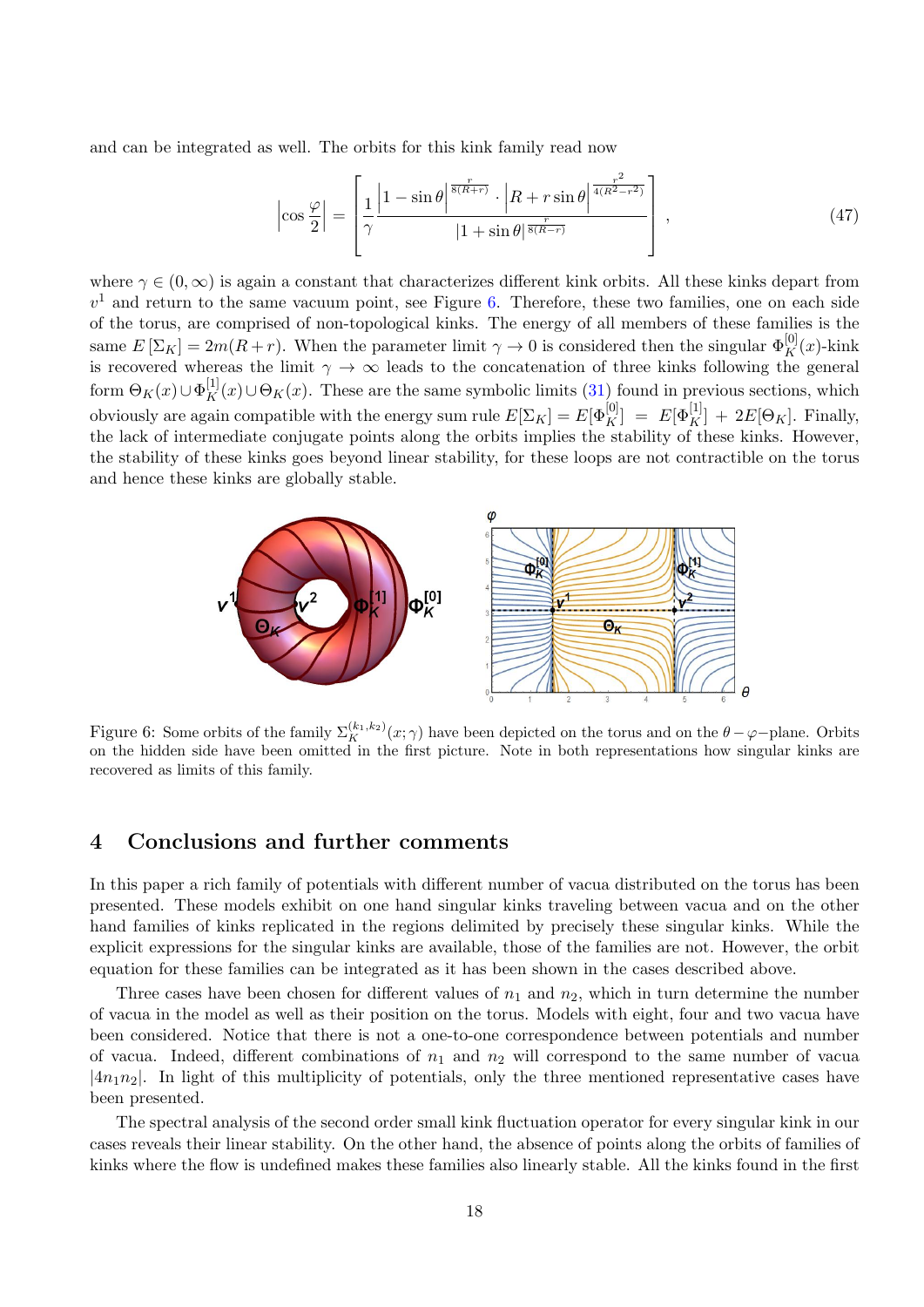two cases, singular kinks and members of the families, are topological. However, in Case 3 non-topological kinks are also found. Indeed, half of the singular kinks and all the families of kinks are non-topological in this last case. As mentioned before, this represents an example where the topology of the target space prevents non-topological kinks from decaying to the vacuum due to the non-contractibility of these loops. Therefore, the global stability of these kinks is guaranteed by topological arguments and they are not only linearly stable but also globally stable.

Finally, as mentioned before the minimum number of vacua that our family of potentials admits is two given the periodicity condition on the potential. Unfortunately, this excludes models with only one vacuum point. The existence of these on the torus would imply that every kink is non-topological, which leaves a gap in this line of work that might be filled in the future.

#### Acknowledgements

The authors thank the Spanish Ministerio de Economía y Competitividad (MINECO) and the Junta de Castilla y León for partial financial support under grants PID2020-113406GB-I00 MTM and SA067G19, respectively.

#### A Appendix. Differential geometry on the Torus

Several well-known results about Riemannian geometry of the torus that have been needed along the paper are collected in this Appendix. The notation is adapted to the chosen parametrization [\(4\)](#page-3-0) to embed the torus in the Euclidean space  $\mathbb{R}^3$ , i.e. equations [\(4\)](#page-3-0):

$$
\begin{aligned}\n\phi^1(\theta, \varphi) &= (R + r \sin \theta) \cos \varphi, \\
\phi^2(\theta, \varphi) &= r \cos \theta, \\
\phi^3(\theta, \varphi) &= (R + r \sin \theta) \sin \varphi\n\end{aligned}
$$

with:  $\theta \in [0, 2\pi)$  and  $\varphi \in [0, 2\pi)$ , that convert the constraint [\(1\)](#page-2-1):

$$
(R - \sqrt{\phi^1 \phi^1 + \phi^3 \phi^3})^2 + \phi^2 \phi^2 - r^2 = 0
$$

to an identity. The Euclidean metric in  $\mathbb{R}^3$  is thus reduced to the torus in the form:

$$
ds^{2} = (d\phi^{1}d\phi^{1} + d\phi^{2}d\phi^{2} + d\phi^{3}d\phi^{3})|_{S^{1}\times S^{1}} = r^{2}d\theta^{2} + (R + \sin \theta)^{2}d\phi^{2} = g_{11}d\theta^{2} + g_{22}d\phi^{2}
$$

and this metric tensor gives rise to the following Christoffel symbols:

$$
\Gamma_{ij}^{k} = \frac{1}{2} g^{kl} \left( \frac{\partial g_{il}}{\partial u^{j}} + \frac{\partial g_{lj}}{\partial u^{i}} - \frac{g_{ij}}{\partial u^{l}} \right) , i, j, k, \dots = 1, 2 , u^{1} = \theta , u^{2} = \varphi
$$
  
\n
$$
\Gamma_{11}^{1} = \Gamma_{12}^{1} = \Gamma_{21}^{1} = \Gamma_{11}^{2} = \Gamma_{22}^{2} = 0 , \Gamma_{22}^{1} = -\frac{1}{r} \cos \theta (R + r \sin \theta), \Gamma_{12}^{2} = \Gamma_{21}^{2} = \frac{r \cos \theta}{R + r \sin \theta}
$$

where the Einstein convention over repeated indices have been used, and  $g^{ij}$  denotes, as usual, the components of the inverse metric tensor. The Riemann tensor, in the case of two-dimensional surfaces, reads:

$$
R_{ijkl} = K (g_{ik}g_{jl} - g_{il}g_{jk})
$$
  
\n
$$
R_{1111} = R_{1112} = R_{1121} = R_{1122} = R_{1211} = R_{1222} = 0
$$
  
\n
$$
R_{2111} = R_{2122} = R_{2211} = R_{2212} = R_{2221} = R_{2222} = 0,
$$
  
\n
$$
R_{1212} = -R_{1221} = \frac{1}{r} \sin \theta (R + r \sin \theta) , \quad -R_{2112} = R_{2121} = \frac{r \sin \theta}{R + r \sin \theta}.
$$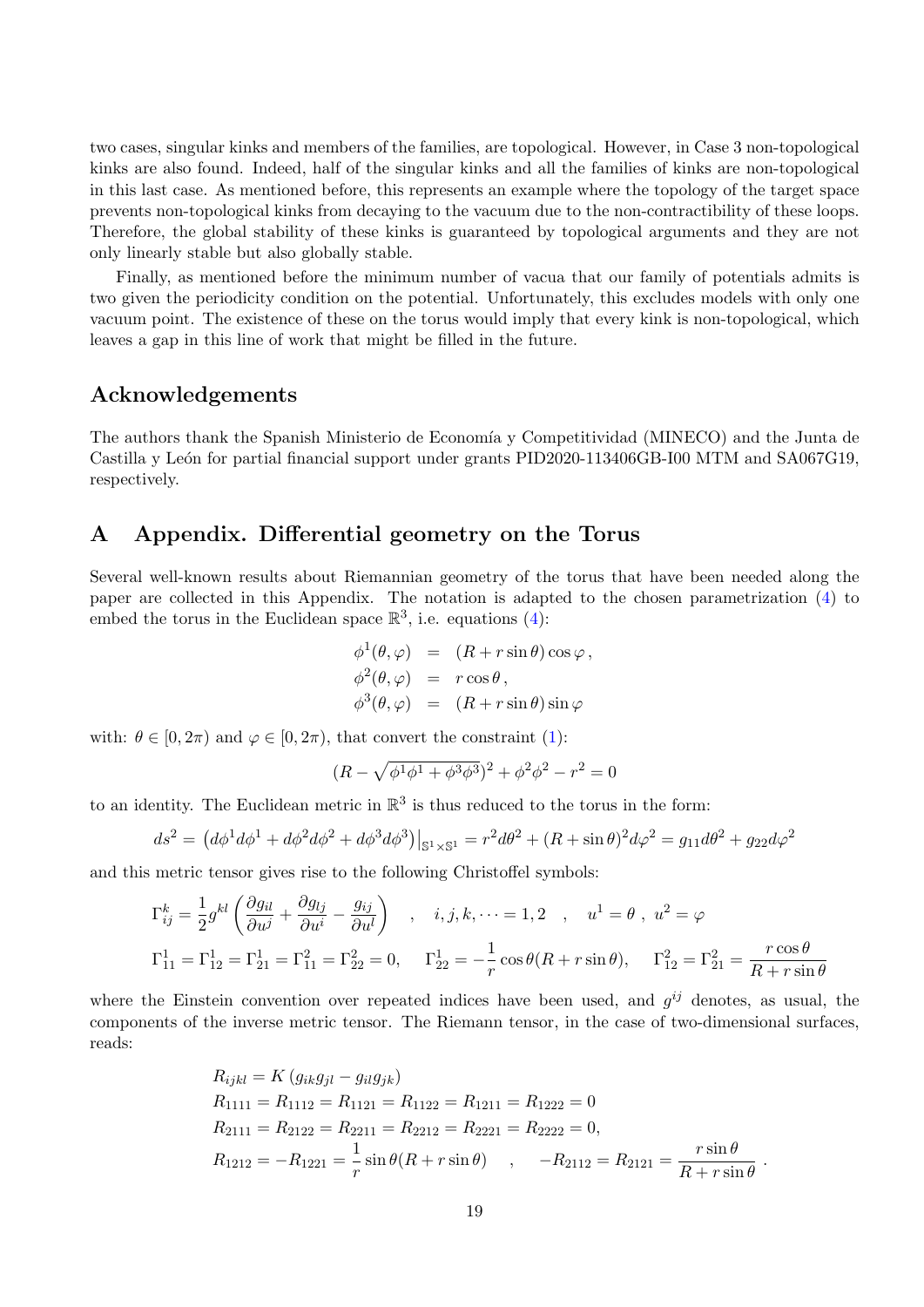where  $K$  stands for the Gaussian curvature. Finally the Ricci tensor components and the scalar curvature are in turn:

$$
R_{ij} = R_{ilj}^l = Kg_{ij} , \t R = g^{ij} R_{ij} = g^{11} R_{11} + g^{22} R_{22}
$$
  
\n
$$
R_{12} = R_{21} = 0 , \t R_{11} = \sin \theta \left( \frac{R}{r} + \sin \theta \right) , \t R_{22} = \frac{\sin \theta}{\frac{R}{r} + \sin \theta}
$$
  
\n
$$
R = 2K = 2 \frac{\sin \theta}{r(R + r \sin \theta)} .
$$

#### References

- <span id="page-19-0"></span>[1] L.F. Mollenauer and J.P. Gordon, Solitons in optical fibers - Fundamentals and applications (Academic Press, Burlington, 2006).
- [2] T. Schneider, Nonlinear optics in Telecommunications (Springer, Heidelberg, 2004).
- <span id="page-19-1"></span>[3] G.P. Agrawall, Nonlinear Fiber Optics (Academic Press, San Diego, 1995).
- <span id="page-19-2"></span>[4] A. R. Bishop, J.A. Krumhansl and S.E. Trullinger, Physica D 1, 1 (1980).
- [5] A.H. Eschenfelder, Magnetic Bubble Technology (Springer-Verlag, Berlin, 1981).
- [6] F. Jona and G. Shirane, *Ferroelectric Crystals* (New York, Dover, 1993);
- <span id="page-19-3"></span>[7] B.A. Strukov and A.P. Levanyuk, Ferroelectric Phenomena in Crystals: Physical Foundations (Springer-Verlag, Berlin, 1998).
- <span id="page-19-4"></span>[8] A. S. Davydov, Solitons in molecular systems (D. Reidel, Dordrech, 1985).
- <span id="page-19-5"></span>[9] D. Bazeia and E. Ventura, Chem. Phys. Lett. 303, 341 (1999).
- <span id="page-19-6"></span>[10] L.V. Yakushevich, Nonlinear Physics of DNA (Wiley-VCH, Weinheim, 2004).
- <span id="page-19-7"></span>[11] E.W. Kolb and M.S. Turner, The Early Universe (Addison-Wesley, Redwood/CA, 1990).
- [12] T. W. B. Kibble, Topology of cosmic domains and strings, Jour. Phys. A: Math. Gen. 9 (1976) 1387.
- [13] A. Vilenkin and E.P.S. Shellard, Cosmic strings and other topological defects (Cambridge University Press, Cambrigde, UK, 1994).
- <span id="page-19-8"></span>[14] T. Vachaspati, Kinks and Domain walls: An Introduction to classical and quantum solitons (Cambridge University Press, Cambrigde, UK, 2006).
- <span id="page-19-9"></span>[15] D. Bazeia, L. Losano, and J.M.C. Malbouisson, *Deformed defects*, Phys. Rev. D 66 (2002) 101701(R).
- [16] D. Bazeia, M.A. Gonzalez Leon, L. Losano, and J. Mateos Guilarte, Deformed defects for scalar fields with polynomial interactions, Phys. Rev. D 73 105008 (2006) 105008.
- [17] C.A. Almeida, D. Bazeia, L. Losano, and J.M.C. Malbouisson, New results for deformed defects, Phys. Rev. D 69 (2004) 067702.
- [18] D. Bazeia and L. Losano, Deformed defects with applications to braneworlds, Phys. Rev. D 73 (2006) 025016.
- [19] A. de Souza Dutra, Continuously deformable topological structure, Physica D 238 (2009) 798.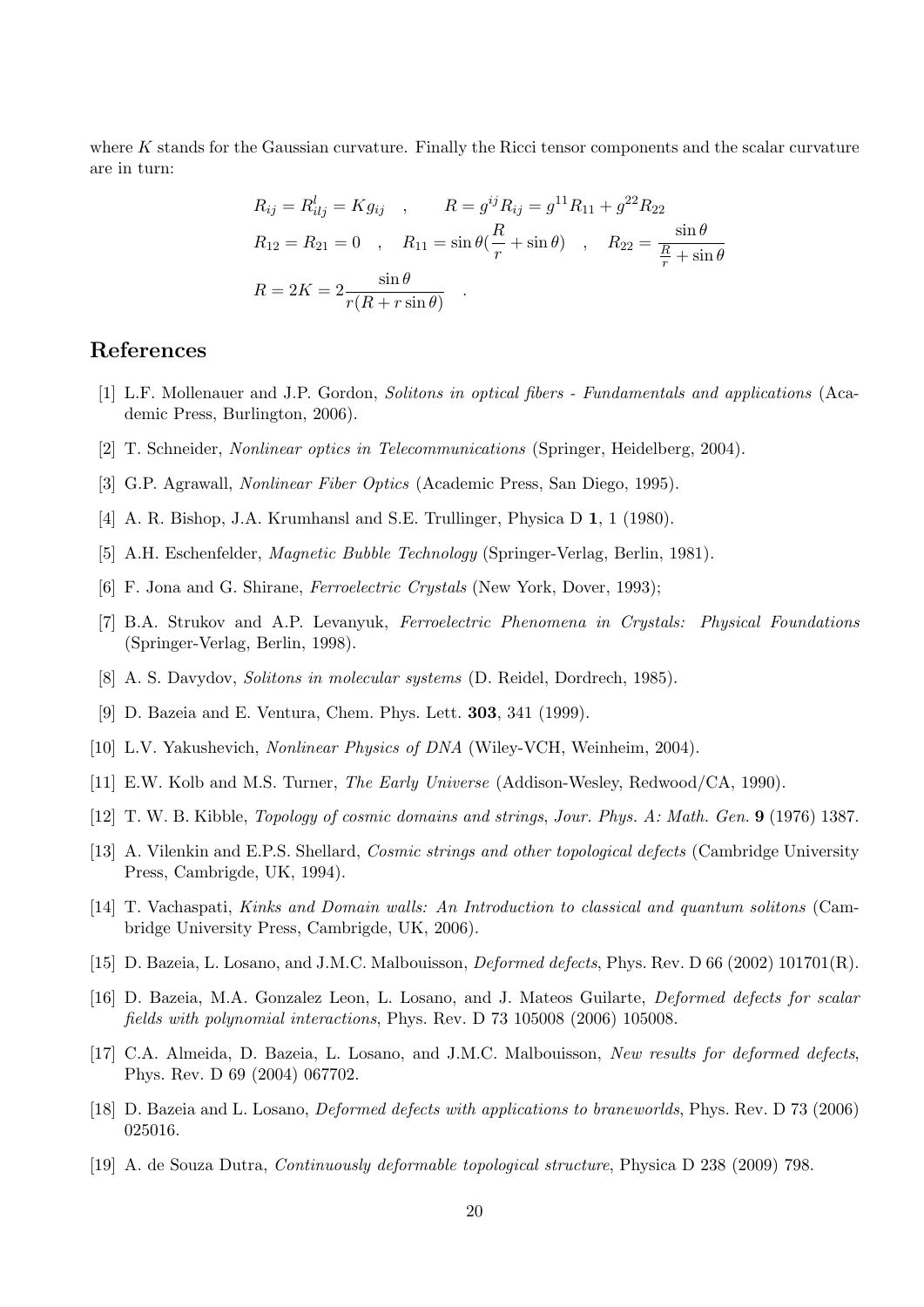- [20] W. T. Cruz, M. O. Tahim, and C.A.S. Almeida, Results in Kalb-Ramond field localization and resonances on deformed branes, EPL 88 (2009) 41001.
- [21] A.E.R. Chumbes and M.B. Hott, Nonpolynomial potentials with deformable topological structures, Phys. Rev. D 81 (2010) 045008.
- <span id="page-20-0"></span>[22] D. Bazeia, M.A. Gonzalez Leon, L. Losano, and J. Mateos Guilarte, New scalar field models and their defect solutions, EPL 93 (2011) 21001.
- <span id="page-20-1"></span>[23] R. Rajaraman, Solitons and Instantons, (1982) North-Holland, Amsterdam.
- <span id="page-20-2"></span>[24] D. Bazeia, M.J. Dos Santos, R.F. Ribeiro, Solitons in systems of coupled scalar fields, Phys. Lett. A208 (1995) no. 1-2, 84-88.
- [25] M.A. Shifman, M.B. Voloshin, Degenerate domain wall solutions in supersymmetric theories, Phys. Rev. D 57 (1998) 2590-2598.
- [26] H. Ito, Kink energy sum rule in a two-component scalar field model of  $1+1$  dimensions, Phys. Lett. 112A (1985) 119-123.
- [27] A. Alonso-Izquierdo, M.A. González León, J. Mateos Guilarte, Kink manifolds in  $(1+1)$ -dimensional scalar field theory, J. Phys. A: Math. Gen. **31** (1998), 209-229.
- [28] A. Alonso-Izquierdo, M.A. Gonzalez Leon, J. Mateos Guilarte and M. de la Torre Mayado, Kink variety in systems of two coupled scalar fields in two space-time dimensions, Phys. Rev.  $\mathbf{D}$  65 (2002) 085012.
- [29] V.I. Afonso, D. Bazeia, M.A. Gonzalez Leon, L. Losano, J. Mateos Guilarte, Orbit-based deformation procedure for two-field models, Phys. Rev. D 76 (2007) 025010;
- [30] V.I. Afonso, D. Bazeia, M.A. Gonzalez Leon, L. Losano, J. Mateos Guilarte, Constructing networks of defects with scalar fields, Phys. Lett. B 662 (2008) 75.
- [31] V.I. Afonso, D. Bazeia, M.A. Gonzalez Leon, L. Losano, J. Mateos Guilarte, Construction of topological defect networks with complex scalar fields, Nucl. Phys. B 810 (2009) 427.
- <span id="page-20-3"></span>[32] A. Alonso-Izquierdo, D. Bazeia, L. Losano, J. Mateos Guilarte, New models for two real scalar fields and their kinklike solutions, Advances in High Energy Physics (2013) 183295.
- <span id="page-20-4"></span>[33] A. Alonso-Izquierdo, M. A. Gonzalez Leon, and J. Mateos Guilarte, Kink from dynamical systems: domain walls in a deformed  $O(N)$  linear sigma model, Nonlinearity 13 (2000), 1137-1169.
- <span id="page-20-5"></span>[34] A. Alonso-Izquierdo, J.C. Bueno Sánchez, M. A. Gonzalez Leon, and M. de la Torre Mayado, Kink manifolds in a three-component scalar field theory, J. Phys. A: Math. Gen. 37 (2004), 3607-3626.
- <span id="page-20-6"></span>[35] F.D.M. Haldane, Nonlinear field theory of large-spin Heisenbert antiferromagnets: semiclassically quantized solitons of the one-dimensional easy-axis Neel state, Phys. Rev. Lett. vol 50, n. 16, 1153.
- <span id="page-20-7"></span>[36] A. Alonso Izquierdo, M. A. González León, and J. Mateos Guilarte, Kinks in a non-linear massive sigma model, Phys. Rev. Lett. 101 (2008), 131602
- <span id="page-20-9"></span>[37] A. Alonso Izquierdo, M. A. González León, and J. Mateos Guilarte, BPS and non-BPS kinks in a massive non-linear  $S^2$ -sigma model, Phys. Rev. D79 (2009) 125003.
- <span id="page-20-8"></span>[38] A. Alonso-Izquierdo, M.A. Gonzalez Leon, J. Mateos Guilarte, M. de la Torre Mayado, On domain walls in a Ginzburg-Landau non-linear  $\mathbb{S}^2$ -sigma model, JHEP 08 (2010) 111.